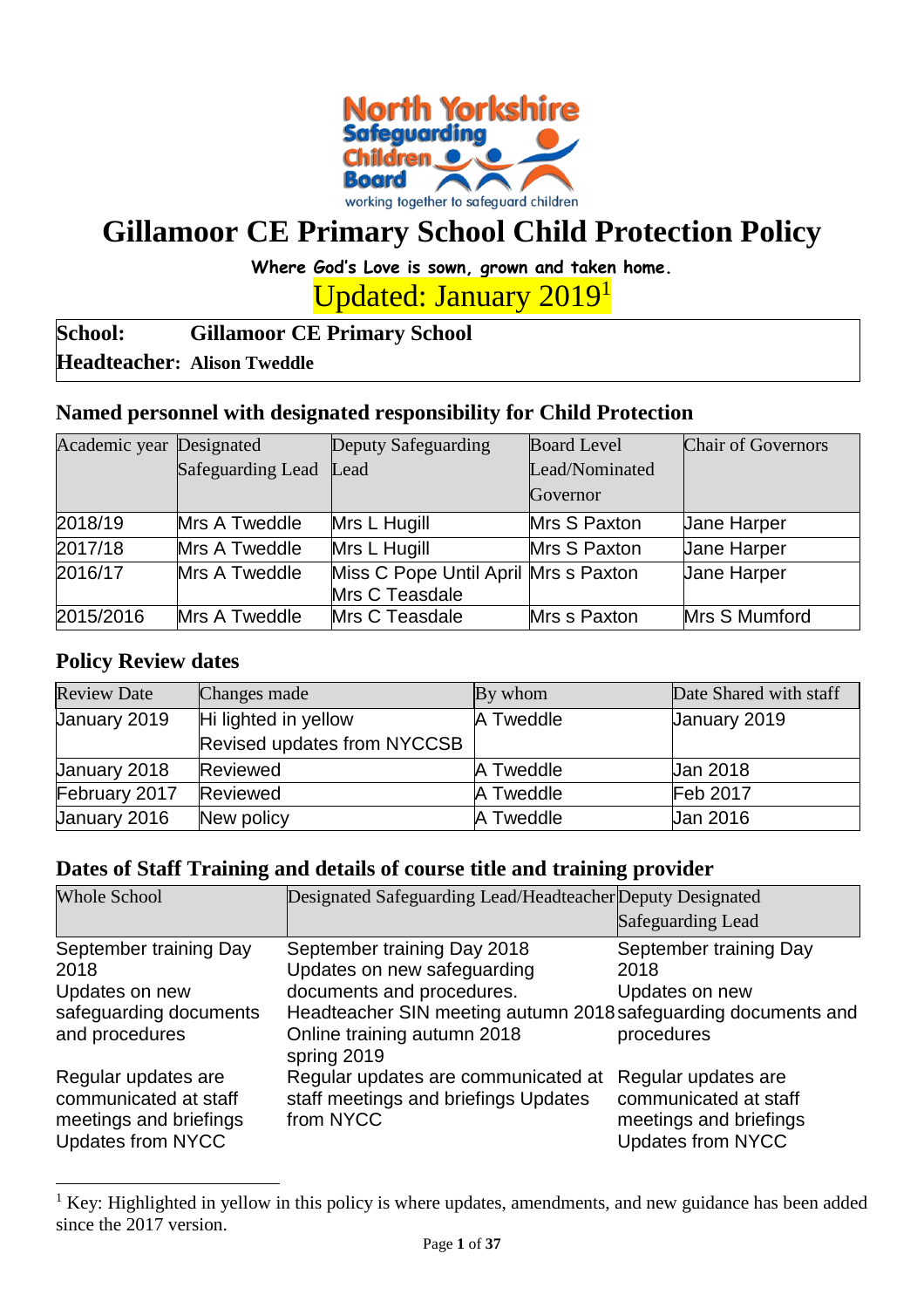| Summer term 2018<br>Staff meeting and online<br>training                                               | Summer term 2018<br>Staff meeting and online training | Summer term 2018<br>Staff meeting and online<br>training |
|--------------------------------------------------------------------------------------------------------|-------------------------------------------------------|----------------------------------------------------------|
| September 2017 training<br>day                                                                         | September 2017 training day                           | September 2017 training day                              |
| Summer term 2017 staff<br>meeting and online training<br>May 2016 Staff meeting<br>and online training | 29 September 2016 NYCC SB                             | September 2017 NYCCSB                                    |
| <b>POLICY</b>                                                                                          |                                                       |                                                          |
| <b>Introduction</b>                                                                                    |                                                       | 2                                                        |
|                                                                                                        |                                                       |                                                          |

| <b>School Commitment</b>                                                 |              |
|--------------------------------------------------------------------------|--------------|
| <b>Roles and Responsibilities</b>                                        | $\mathbf{z}$ |
| The Governing Body/Proprietor/Management Committee should ensure that: 2 |              |
| The Headteacher/Principal should ensure that:                            | $\mathbf{z}$ |
| <b>The Designated Safeguarding Lead</b>                                  | <u>ר</u>     |

**The DSL role is set out in full in KCSIE 2018 Annex B and this should be explicit in the DSL's job description. They should be a senior member of staff on the school's leadership team and take lead responsibility for safeguarding and child protection (including online safety). They should be given the time, funding, training, resources and support to provide advice and support to other staff on child welfare and child protection matters, to take part in strategy discussions and inter-agency meetings, and/or to support other staff to do so, and to contribute to the assessment of children. 2**

| All School Leaders, Staff and Volunteers should:                                             | 2                       |                |
|----------------------------------------------------------------------------------------------|-------------------------|----------------|
| Identifying children and young people who are suffering or likely to suffer significant harm |                         | $\overline{2}$ |
| <b>PROCEDURES</b>                                                                            | 2                       |                |
| Taking action to ensure that children are safe at school and at home                         | $\overline{\mathbf{2}}$ |                |
| SAFEGUARDING APPENDICES                                                                      | 2                       |                |
| Allegations regarding person(s) who work with Children                                       | 2                       |                |
| <b>Confidentiality</b>                                                                       | 2                       |                |
| <b>Contacts</b>                                                                              | 2                       |                |
| <b>Curriculum</b>                                                                            | 2                       |                |
| <b>Curriculum resources and support</b>                                                      | $\overline{\mathbf{2}}$ |                |
| <b>Early Years (provision for Children 0-5 years)</b>                                        | 2                       |                |
| <b>Partnership with Parents and Carers</b>                                                   | 2                       |                |
| Partnerships with other agencies                                                             | 2                       |                |
| Peer abuse including Sexual Violence and Harassment                                          | 2                       |                |
| <b>Prevent</b>                                                                               | 2                       |                |
| Page 2 of 37                                                                                 |                         |                |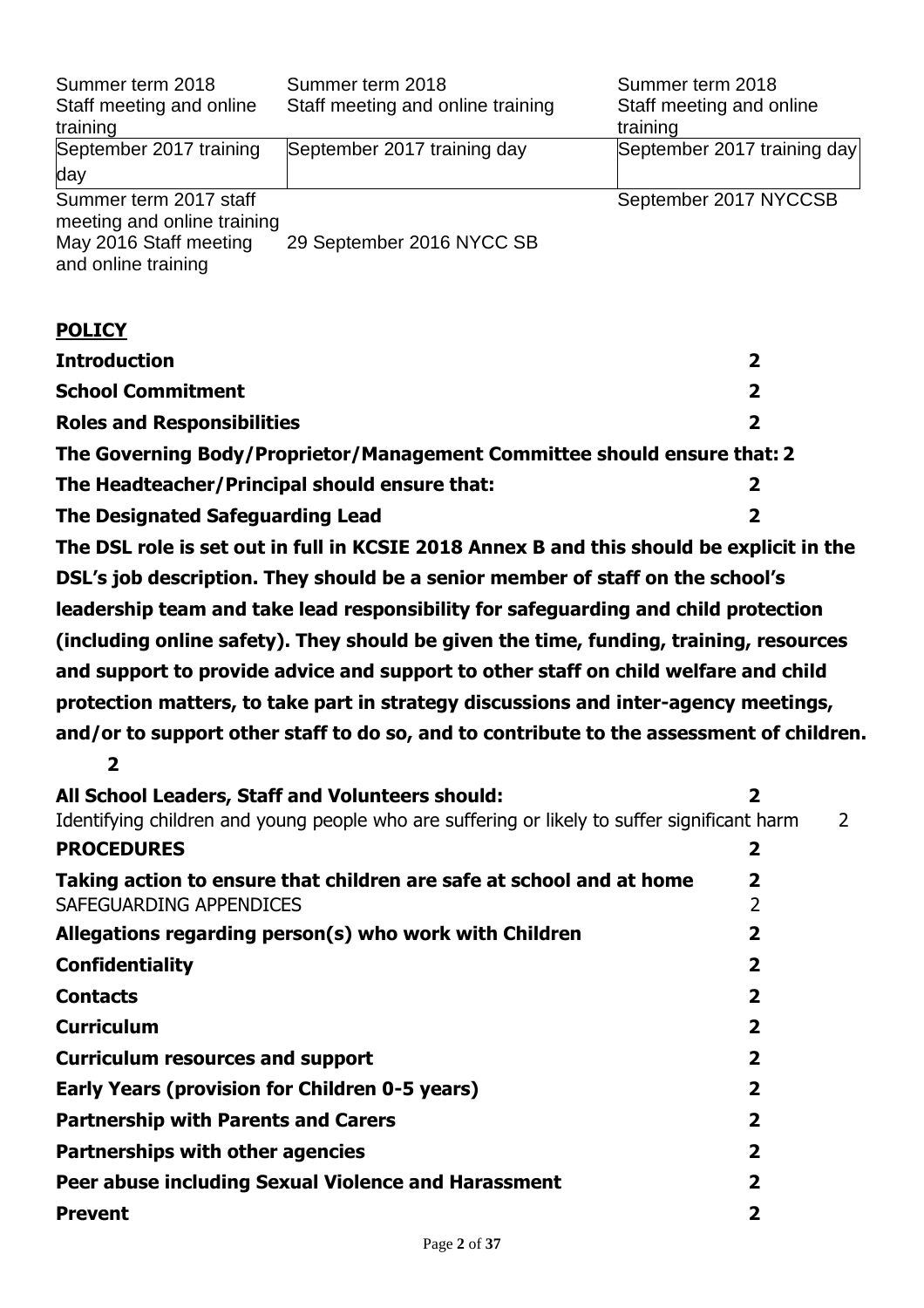| <b>Child Criminal Exploitation: County Lines</b>                                      | 3 |
|---------------------------------------------------------------------------------------|---|
| <b>Pupil Information</b>                                                              | 3 |
| <b>Related School Safeguarding Policies</b>                                           | 3 |
| <b>Safer Recruitment and Selection</b>                                                | 3 |
| <b>Safer Working Practice</b>                                                         | 3 |
| <b>Staff Induction and Training</b>                                                   | 3 |
| <b>Supervision, Support and Advice for Staff</b>                                      | 3 |
| <b>R. Alternative Provision</b>                                                       | 3 |
| S. Vulnerable children                                                                | 3 |
| T. The Use of 'Reasonable Force' in Schools and Colleges                              | 3 |
| U. Boarding Schools, residential special schools, residential colleges and children's |   |
| homes                                                                                 | 3 |
| V. Host Families, homestay during exchange visits                                     | 3 |

#### **Introduction**

The policy updates the policy issued January 2018 and is in line with:

- Sections 175 of the Education Act 2002 and Education (Independent School Standards) Regulations 2014.
- North Yorkshire Safeguarding Children Board (NYSCB) Child Protection Procedures and Practice **[Guidance](http://www.safeguardingchildren.co.uk/)**
- [Working Together To Safeguard Children](https://www.gov.uk/government/publications/working-together-to-safeguard-children--2) HM Government 2018
- [Keeping Children Safe in Education](https://www.gov.uk/government/publications/keeping-children-safe-in-education--2) (KCSIE) DfE 2018
- School's duty under the Children Act 2004, to co-operate with other organisations and agencies.
- What To Do If You Are Worried A Child is Being Abused 2015
- Recommendations from national and local Serious Case Reviews
- Statutory Framework for the Early Years Foundation Stage Section 3 The Safeguarding And Welfare Requirements March 2017
- Sexual Violence and sexual harassment between children in schools and colleges DfE 2018

# **This policy applies to all adults, including volunteers, working in or on behalf of the school.**

Safeguarding and promoting the welfare of children is **everyone's** responsibility. **Everyone** who comes into contact with children and their families and carers has a role to play. In order to fulfil this responsibility effectively, all professionals should make sure their approach is child-centred. This means that they should consider, at all times, what is in the **best interests** of the child.

Keeping Children Safe in Education (KCSIE) DfE 2018

Safeguarding includes the establishment and implementation of procedures to protect children from deliberate harm, however, safeguarding also encompasses all aspects of pupils' health, and safety and wellbeing (see Appendix K Related school safeguarding policies).

#### **Insert for school brochure**

Gillamoor CE School is committed to ensuring the welfare and safety of all children in school. All North Yorkshire schools, including Gillamoor CE School, follow the North Yorkshire Safeguarding Children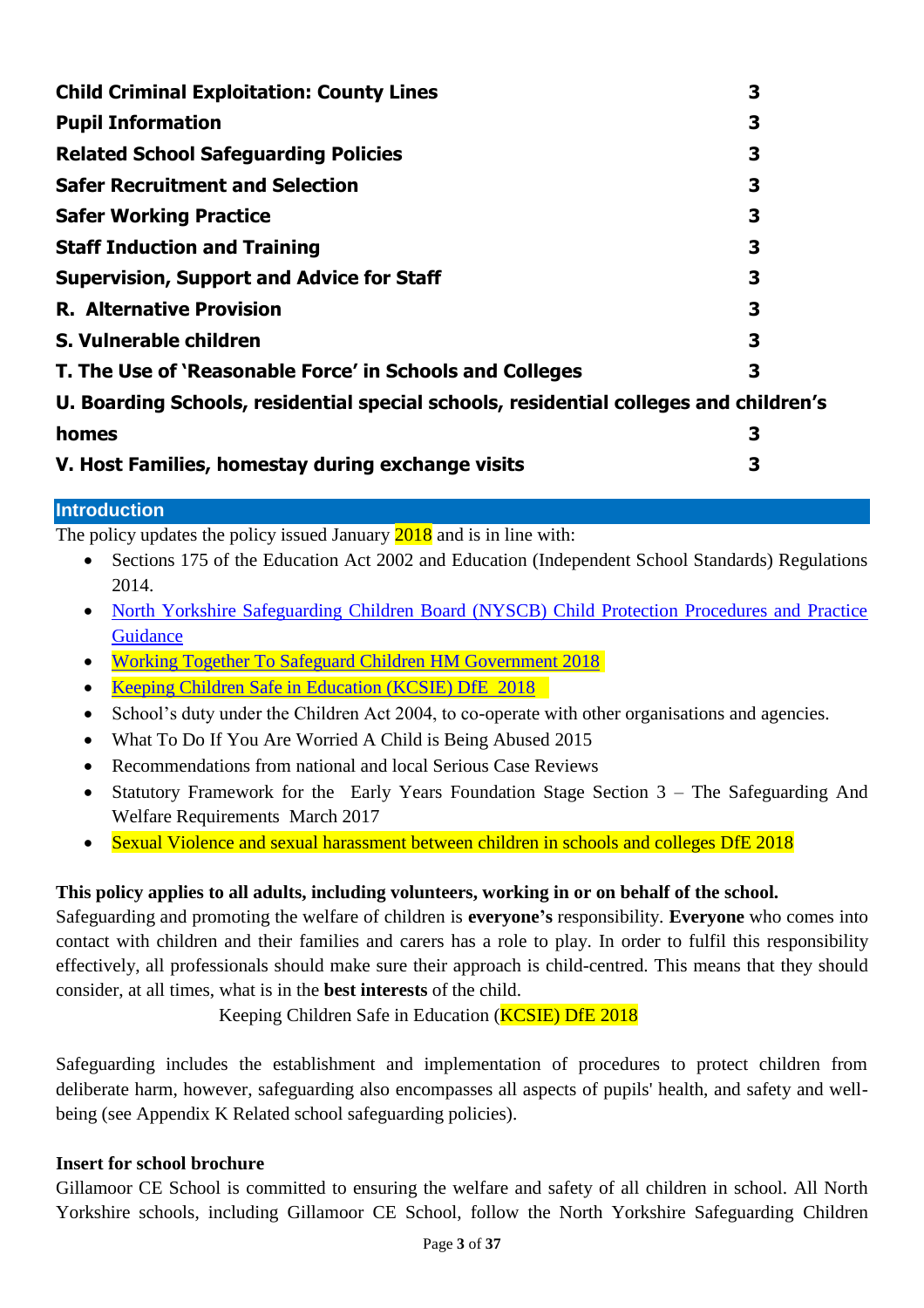Board procedures. The school will, in most circumstances, endeavour to discuss all concerns with parents about their child/ren. However, there may be exceptional circumstances when the school will discuss concerns with Social Care and/or the Police without parental knowledge (in accordance with Child Protection procedures). The school will, of course, always aim to maintain a positive relationship with all parents. The school's child protection policy is available publicly on the school website.

#### **School Commitment**

# **The Designated Safeguarding Lead is: Alison Tweddle And the person who deputises in their absence is: Lorraine Hugill**

School is committed to Safeguarding and Promoting the Welfare of all of its pupils. Each pupil's welfare is of paramount importance. We recognise that some children may be especially vulnerable to abuse e.g. those with Special Educational Needs and Disabilities (ref. KCSIE para107), those living in adverse circumstances. We recognise that children who are abused or neglected may find it difficult to develop a sense of self-worth and to view the world in a positive way. Whilst at school, their behaviour may be challenging. We recognise that some children who have experienced abuse may harm others. We will always take a considered and sensitive approach in order that we can support all of our pupils.

#### **Multi-agency working**

The school has a pivotal role to play in multi-agency safeguarding arrangements that will replace the current NYSCB arrangements, and contributes to multi-agency working in line with statutory guidance Working Together to Safeguard Children 2018.

The three safeguarding partners will make arrangements to allow all schools and colleges in the local area to be fully engaged, involved and included in the new safeguarding arrangements. It is expected that they will name schools as relevant agencies. If named as a relevant agency we are under a statutory duty to co-operate with the published arrangements.

#### **THE SCHOOL WILL ALWAYS ACT IN LINE WITH [THE NYSCB POLICIES AND](http://www.safeguardingchildren.co.uk/)  [PROCEDURES AND PRACTICE GUIDANCE](http://www.safeguardingchildren.co.uk/)**

#### **Roles and Responsibilities**

#### **The Governing Body** should ensure that:

- the school complies with the Local Authority's arrangements to promote co-operation between itself, the school and relevant partners and organisations who are engaged in activities relating to children
- the school contributes to inter-agency working in line with statutory guidance Working Together to [Safeguard](https://www.gov.uk/government/publications/working-together-to-safeguard-children--2) Children
- there is a clear accountability for the commissioning and / or provision of services designed to safeguard and promote the welfare of children
- there is a senior board level lead to take leadership responsibility for the school's safeguarding arrangements (e.g. nominated governor)
- the school has a child protection policy and procedures in place. They are in accordance with government guidance and refer to locally agreed inter-agency procedures put in place by the NYSCB, are updated annually, and available publicly either via the school or college website or by other means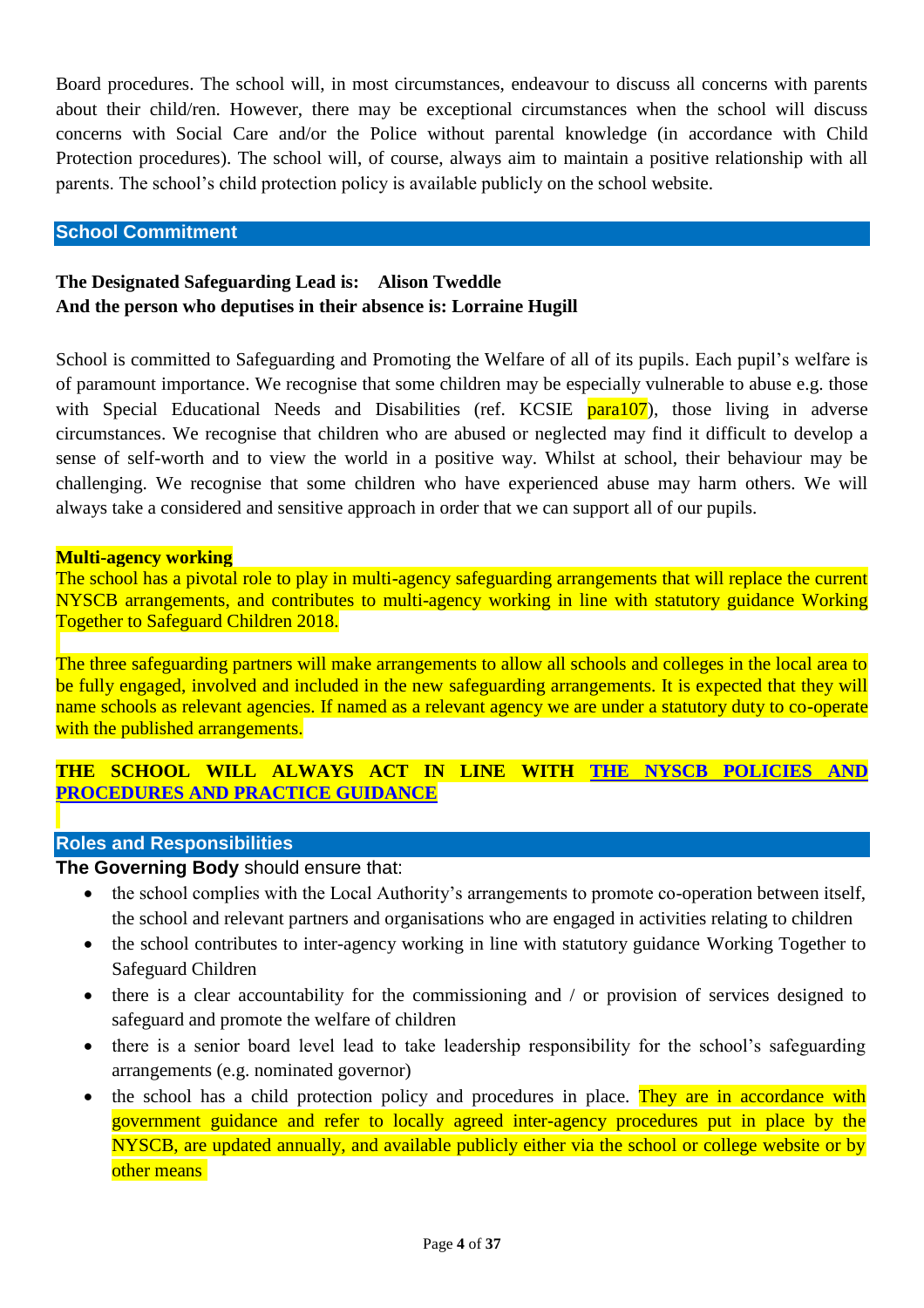- Governing Bodies should recognise the expertise that staff build by undertaking safeguarding training and managing safeguarding concerns on a daily basis. Opportunity should therefore be provided for staff to contribute to and shape safeguarding arrangements and child protection policy
- the child protection policy and procedures are provided to and read by all staff, including temporary staff and volunteers, on induction.
- all staff read at least part one of **KCSIE 2018** and all leaders and staff who work directly with children read Annex A of KCSIE 2018
- mechanisms are in place to assist staff to understand and discharge their role and responsibilities as set out in Part one of **KCSIE 2018.**
- all staff undertake appropriate child protection training
- a senior member of the school's leadership team is designated to take lead responsibility for safeguarding and child protection (Designated Safeguarding Lead). This is explicit in the DSL's job description (Annex B KCSIE) and the need for a deputy DSL is reviewed
- the DSL has the appropriate authority and the time, funding, training, resources and support to provide advice and support to other staff on child welfare and child protection matters, to take part in strategy discussions and inter-agency meetings – and/or to support other staff to do so – and to contribute to the assessment of children
- information regarding the role of the DSL is provided to all staff and volunteers on induction
- a designated teacher is appointed and appropriately trained to promote the educational achievement of children who are looked after and have previously been looked after, (children who have left care through adoption, special guardianship or child arrangement orders or who were adopted from state care outside England and Wales,) and should work with the Virtual School Head.
- staff have the skills, knowledge and understanding necessary to keep looked after, and **previously** looked after children safe
- appropriate staff have the information they need in relation to a child's looked after legal status
- the school prevents people who pose a risk of harm from working with children by adhering to statutory responsibilities to check staff who work with children, taking proportionate decisions on whether to ask for any checks beyond what is required and ensuring volunteers are appropriately supervised
- the school has written recruitment and selection policies and procedures in place
- at least one person on any appointment panel has undertaken safer recruitment training
- the school has a staff behaviour policy (code of conduct) which should amongst other things include acceptable use of technologies, staff/pupil relationships and communications including the use of social media. This is provided to all staff, including temporary staff and volunteers, on induction
- staff and governors adhere to the school's policy on acceptable use of technologies and communication using technologies. [CYPS Information Site](http://cyps.northyorks.gov.uk/) includes a model acceptable use policy for staff and governors to sign
- the school has a [code of conduct for governors](https://www.nga.org.uk/codeofconduct2017)
- the school has procedures for dealing with allegations of abuse against staff and volunteers that comply with guidance from the NYSCB and locally agreed inter-agency procedures (Appendix A)
- the proprietor/chair of governors liaises with the LADO and/or partner agencies in the event of allegations of abuse being made against the head teacher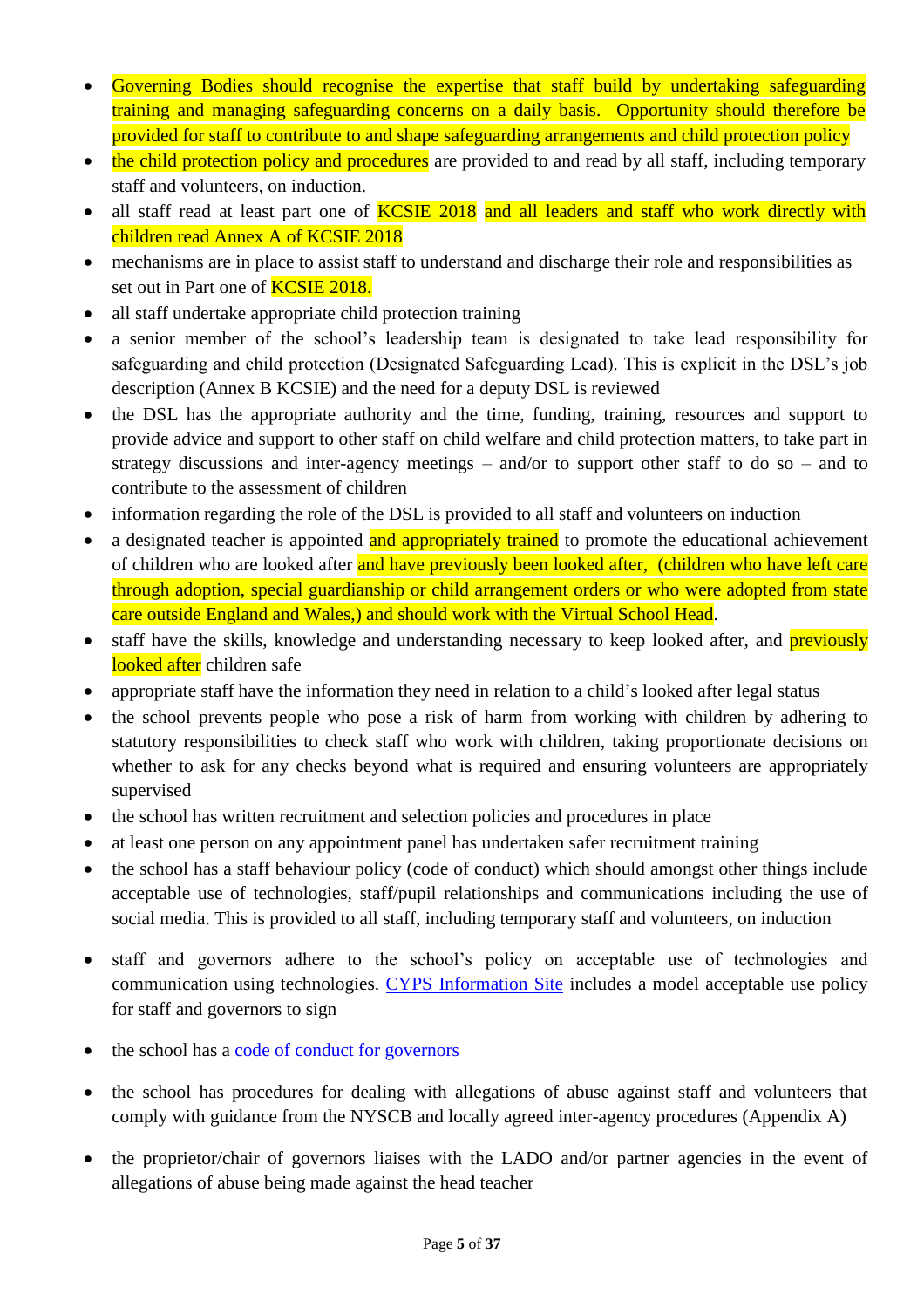- in the event of allegations of abuse being made against the Headteacher, where the Headteacher is also the sole proprietor of an independent school, allegations are reported directly to the LADO.
- there are procedures in place to make a referral to the Disclosure and Barring Service (DBS) if a person in regulated activity has harmed or poses a risk of harm to a child or vulnerable adult and the individual has been removed from working (paid or unpaid) in regulated activity, or would have been removed had they not left
- children are taught about safeguarding, including online, through teaching and learning opportunities, as part of providing a broad and balanced curriculum. This may include covering relevant issues through personal, social health and economic education (PSHE), and/or through relationships and sex education (RSE)
- children are safeguarded from potentially harmful and inappropriate online material. Ref KCSIE Annex C
- appropriate filters and appropriate monitoring systems are in place so children are safeguarded from potentially harmful and inappropriate online material being careful that "over blocking" does not lead to unreasonable restrictions as to what children can be taught with regards to online teaching and safeguarding (Ref KCSIE para 84, 87). [UKCCIS Online safety for schools and](https://www.gov.uk/government/uploads/system/uploads/attachment_data/file/562876/Guidance_for_School_Governors_-_Question_list.pdf)  [colleges](https://www.gov.uk/government/uploads/system/uploads/attachment_data/file/562876/Guidance_for_School_Governors_-_Question_list.pdf)
- all staff and governors recognise that children may abuse their peers, and that this should not be tolerated or passed off as 'banter' or 'part of growing up. Any allegations of peer abuse and concerns about **sexual violence and sexual harassment, physical abuse**, youth produced sexual imagery, (sexting,) initiation/hazing<sup>2</sup> type violence and rituals must be reported to the DSL and NYSCB guidance and procedures must be followed. There should be a whole establishment approach to preventing sexual violence and sexual harassment between children. A policy and procedures are in place with regards to peer on peer abuse and followed by all staff (ref **KCSIE paras 94-95, and** KCSIE Part 5 Child on Child Sexual Violence and Sexual Harassment).
- the school has due regard to the duties to prevent people from being drawn into terrorism
- all staff understand the risk factors regarding female genital mutilation and known cases are reported
- appropriate safeguarding responses are in place to children who go missing from education (ref KCSIE  $\overline{para}$  55,) including the statutory duty to notify the LA, as appropriate, when a pupil's name is about to be deleted from the school admission register
- where services or activities are provided on the school premises by another body, the body concerned has appropriate policies and procedures in place in regard to safeguarding children and child protection and liaises with the school on these matters where appropriate
- there is an annual review of policies and procedures and the NYSCB Schools' Safeguarding Audit is completed
- any deficiencies or weaknesses regarding child protection arrangements, whenever identified, are remedied without delay
- when there is a safeguarding concern the child's wishes and feelings are taken into account when determining what action to take
- staff are aware that children with SEN and disabilities can face additional safeguarding challenges and additional barriers can exist when recognising abuse and neglect in this group of children

 $\overline{a}$ 

<sup>2</sup> **Hazing:** is any action taken or any situation created intentionally that causes embarrassment, harassment or ridicule and risks emotional and/or physical harm to members of a group or team, whether new or not, regardless of the person's willingness to participate.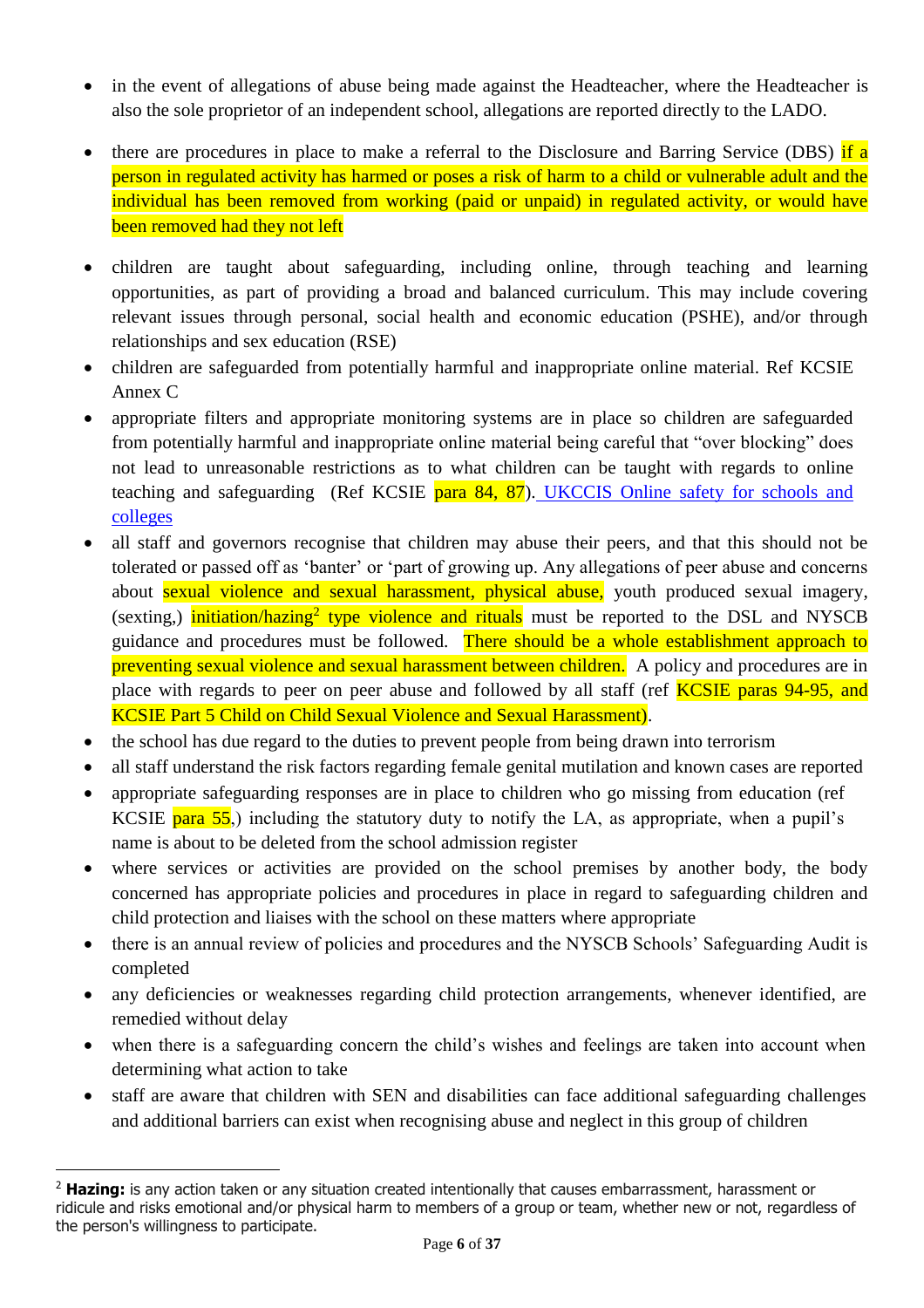# **The Headteacher** should ensure that**:**

- the policies and procedures adopted by the Governing Body or Proprietor, particularly concerning referrals of cases of suspected abuse and neglect, are fully implemented and followed by all staff
- they liaise with the LADO and partner agencies in the event of allegations of abuse being made against a member of staff or volunteer
- they receive appropriate safeguarding and child protection training which is regularly updated

# **The Designated Safeguarding Lead**

The DSL role is set out in full in KCSIE 2018 Annex B and this should be explicit in the DSL's job description. They should be a **senior member** of staff on **the** school's leadership team and take lead responsibility for safeguarding and child protection (including online safety). They should be given the time, funding, training, resources and support to provide advice and support to other staff on child welfare and child protection matters, to take part in strategy discussions and inter-agency meetings, and/or to support other staff to do so, and to contribute to the assessment of children.

The DSL and Deputy (if appropriate) will:

# **Manage referrals**

- Refer cases of suspected abuse to the local authority children's social care as required
- Support staff who make referrals to local authority children's social care
- Refer cases to the Channel panel through the universal referral form where there is a radicalisation concern as required
- Support staff who make referrals to the Channel panel
- Refer cases where a person is dismissed or left due to risk/harm to a child to the Disclosure and Barring Service as required; and
- Refer cases where a crime may have been committed to the Police as required
- If after a referral the child's situation does not appear to be improving the DSL (or the person that made the referral) should press for re- consideration to ensure their concerns have been addressed and, most importantly, that the child's situation improves
- Report cases of prejudice, hate based incidents or hate crimes to the Local Authority through the **online reporting system**. Hate crimes should also be reported to the police

#### **Work with others**

- Act as a point of contact with the three safeguarding partners
- As required, liaise with the 'case manager' and the LADO for child protection concerns in cases which concern a staff member
- Liaise with the Headteacher or principal to inform them of issues especially ongoing enquiries under section 47 of the Children Act 1989 and police investigations
- For Looked-After children have available the details of the child's social worker and the name of the virtual school head in the authority that looks after the child
- Liaise with staff on matters of safety and safeguarding (including online and digital safety,) and when deciding whether to make a referral by liaising with relevant agencies; and
- Act as a source of support, advice and expertise for staff

#### **Undertake training**

 Undergo training to provide them with the knowledge and skills required to carry out the role. This training should be updated at least every two years.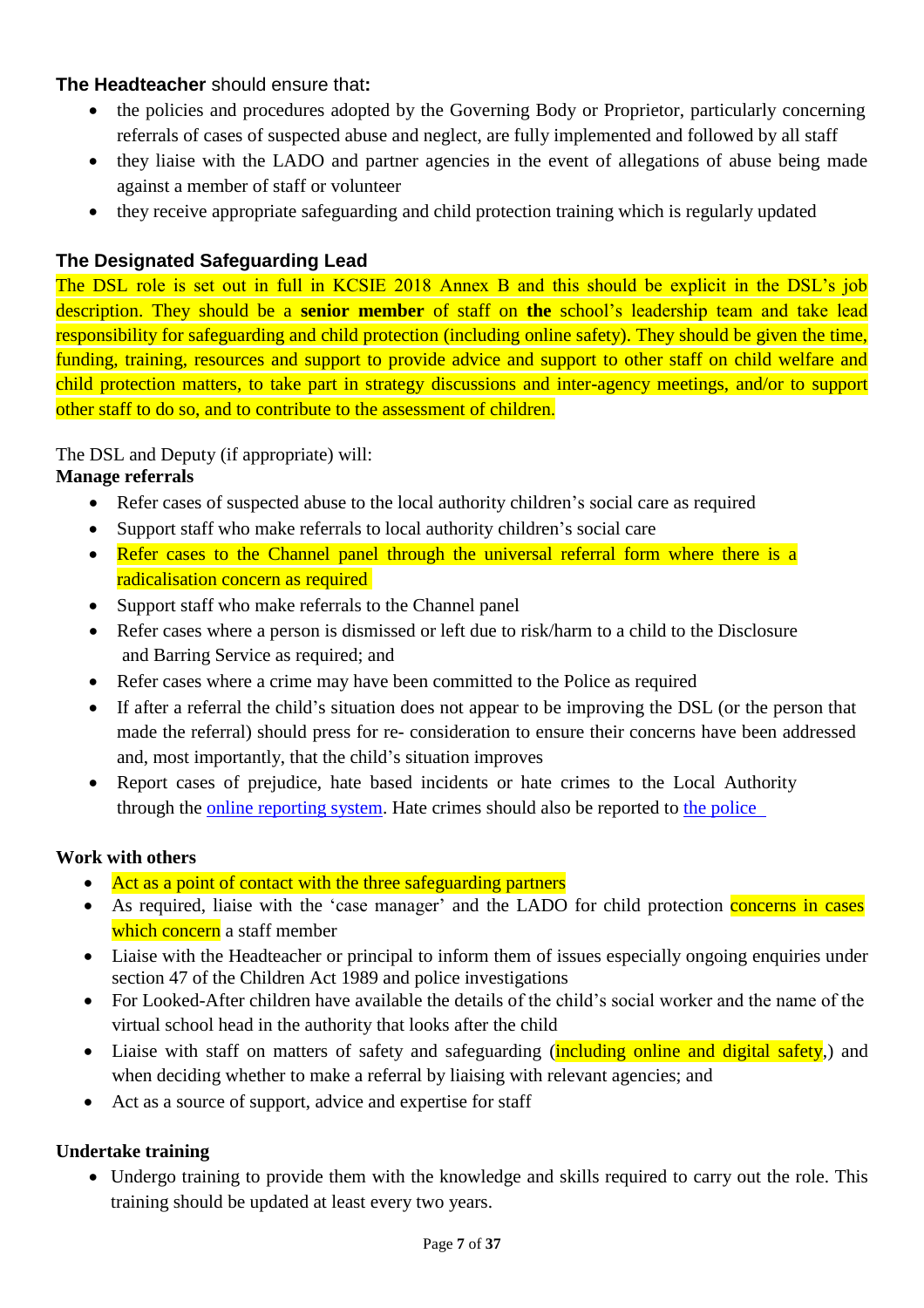- Undertake Prevent awareness training.
- Refresh their knowledge and skills (this might be via e-bulletins, meeting other DSLs, or simply taking time to read and digest safeguarding developments and news such as those provided by the NYSCB and NSPCC ) at regular intervals, as required, but at least annually, to allow them to understand and keep up with any developments relevant to their role so they:
- Understand the assessment process for providing early help and intervention, for example through locally agreed common and shared assessment processes such as early help assessments;
- Have a working knowledge of how local authorities conduct a child protection case conference and a child protection review conference and be able to attend and contribute to these effectively when required to do so;
- Ensure each member of staff has access to and understands the school's or college's child protection policy and procedures, especially new and part time staff;
- Are alert to the specific needs of children in need, those with special educational needs and young carers;
- Understand relevant data protection legislation and regulations, especially the Data Protection Act 2018 and the General Data Protection Regulation (GDPR).
- Are able to keep detailed, accurate, secure written records of concerns and referrals;
- Understand and support the school or college with regards to the requirements of the Prevent duty, including online safety and are able to provide advice and support to staff on protecting children from the risk of radicalisation;
- Obtain access to resources and attend any relevant or refresher training courses;
- Encourage a culture of listening to children and taking account of their wishes and feelings, among all staff, in any measures the school or college may put in place to protect them.
- Understand the unique risks associated with online safety and be confident that they have the relevant knowledge and up to date capability required to keep children safe whilst they are online at school;
- Recognise the additional risks that children with SEN and disabilities (SEND) face online, for example from online bullying, grooming and radicalisation and be confident and have the capacity to support SEND children to stay safe online.

# **Raise Awareness**

- Ensure the school's child protection policies are known, understood and used appropriately.
- Ensure the school child protection policy is reviewed annually (as a minimum) and the procedures and implementation are updated and reviewed regularly, and work with governing bodies or proprietors and staff regarding this.
- Ensure the child protection policy is available publicly and parents are aware of the fact that referrals about suspected abuse or neglect may be made and the role of the school or college in this; and
- Link with the **safeguarding partner arrangements** to make sure staff are aware of training opportunities and the latest local policies on safeguarding arrangements.

# **Child protection file**

 Where children leave the school or college ensure their child protection file is transferred to the new school or college as soon as possible. This should be transferred separately from the main pupil file, ensuring secure transit and confirmation of receipt should be obtained. Receiving schools should ensure that key staff such as DSLs and SENCOs are aware as required.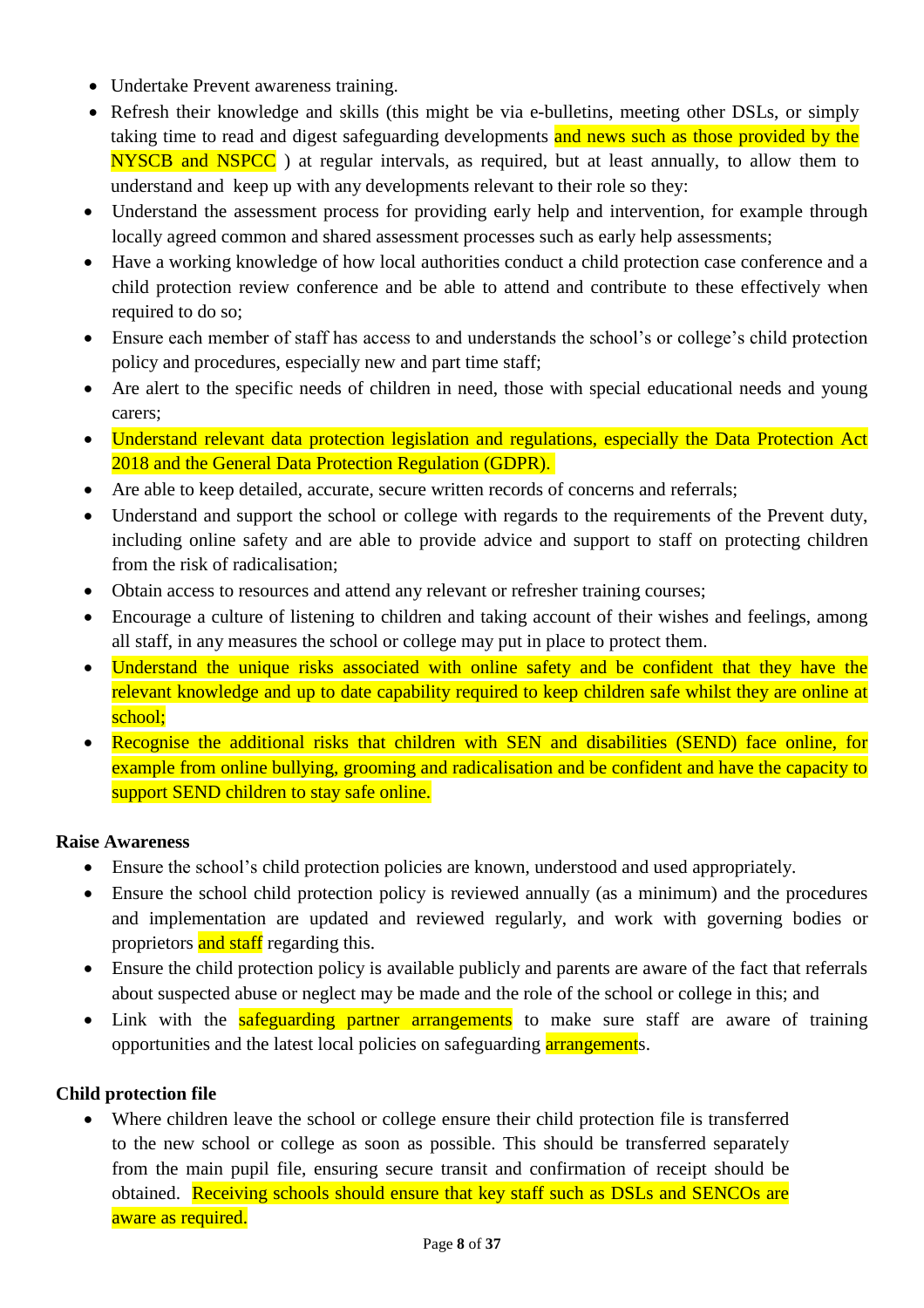- In addition to the child protection file, the designated safeguarding lead should also consider if it would be appropriate to share any information with the new school or college in advance of a child leaving. For example, information that would allow the new school or college to continue supporting victims of abuse and have that support in place for when the child arrives.
- Ensure that CP records are retained for an appropriate length of time and the school has regard to any other requirement requiring specific retention periods. The current requirement under IICSA (Independent Inquiry into Child Sex Abuse) is that records of child sex abuse should be retained for the period of the inquiry. Please see details [here](https://www.iicsa.org.uk/letter-to-local-authority-ceos)
- Ensure that, if a child goes missing or leaves to be educated at home, the child protection file is stored securely in school in line with school's data storage arrangements.
- Ensure that the key worker in Prevention Service or Children's Social Care is informed where the child leaves the school.
- [NYCC Elective Home Education Policy and Procedures, 2016](http://cyps.northyorks.gov.uk/sites/default/files/Children%20and%20family%20support/Elective%20Home%20Education/Elective_home_education_policy_and_procedures.pdf) can be accessed for further guidance

## **Availability**

- During term time always be available (during school hours) for staff in the school or college to discuss any safeguarding concerns. Whilst generally speaking the DSL (or deputy) would be expected to be available in person, it is a matter for individual schools, working with the DSL, to define what "available" means and whether in exceptional circumstances availability via phone and or Skype or other such mediums is acceptable
- It is a matter for individual schools and colleges and the DSL to arrange adequate and appropriate cover arrangements for any out of hours/out of term activities
- It is a matter for individual schools and colleges as to whether they choose to have one or more deputy DSL(s). Any deputies should be trained to the same standard as the DSL.
- Whilst the activities of the DSL can be delegated to appropriately trained deputies, the ultimate lead responsibility for safeguarding and child protection, as set out above, remains with the DSL. This responsibility should not be delegated.

# **All School Leaders, Staff and Volunteers should:**

- read at least part one and Annex A of **KCSIE 2018**
- receive appropriate child protection training which is regularly updated, (for example, via email, ebulletins and staff meetings), as required, but at least annually, to provide them with relevant skills and knowledge to safeguard children effectively
- be aware of systems within their school or college which support safeguarding. These should be explained to them as part of staff induction. This includes: the school's child protection policy; the school's staff behaviour policy (sometimes called a code of conduct); the identity and role of the DSL and any deputies and the safeguarding response to children who go missing from education
- know what to do if a child tells them they are being abused or neglected and know how to manage the requirement to maintain an appropriate level of confidentiality. This means only involving those who need to be involved. Staff should never promise a child that they will not tell anyone about a report of abuse
- be aware of the process for making referrals to children's social care and for statutory assessments under the Children Act 1989, especially section 17 (children in need) and section 47 (a child suffering, or likely to suffer, significant harm) that may follow a referral, along with the role they might be expected to play in such assessments
- be aware of the signs of abuse and neglect so that they are able to identify cases of children who may be in need of help or protection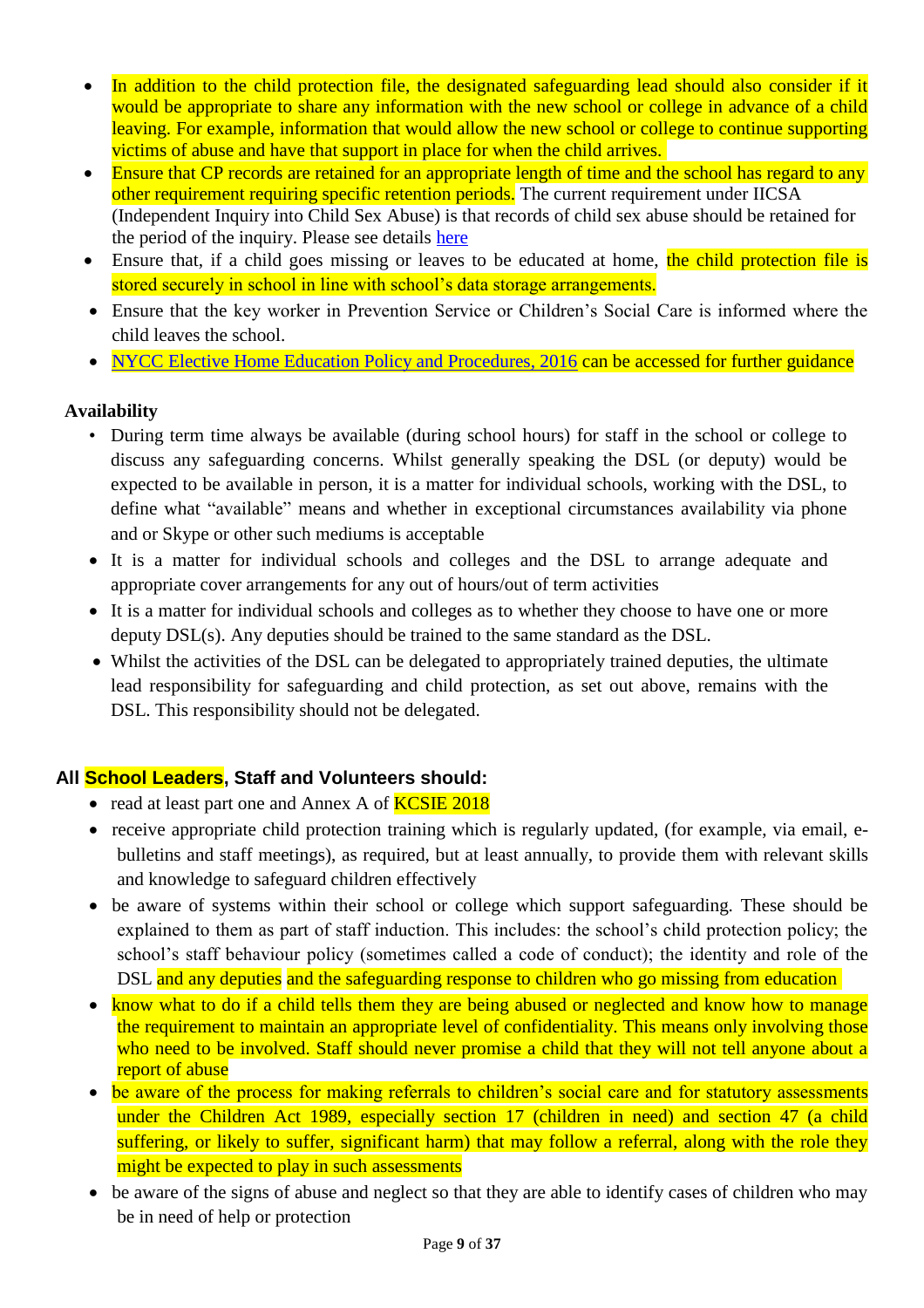- maintain an attitude of 'it could happen here' where safeguarding is concerned. When concerned about the welfare of a child, staff members should always act in the **best** interests of the child
- where there are concerns about a child, **always** speak with the DSL
- if the DSL is not available, staff should speak to a member of the SLT and / or take advice from local children's social care (KCSIE, 2018, para 28)
- understand that, whilst anyone can make a referral to Children and Families' Service, the correct school procedure is to report any concerns to the DSL in the first instance. If after a referral the child's situation does not appear to be improving the DSL (or the person that made the referral) should press for re- consideration to ensure their concerns have been addressed and, most importantly, that the child's situation improves
- [NYSCB professional resolution procedure](http://www.safeguardingchildren.co.uk/professionals/professional-resolutions) and in exceptional circumstances, such as in an emergency or a genuine concern that action has not been taken, speak directly to Children and Families' Service. Where referrals are not made by the DSL inform the DSL as soon as possible, that a referral has been made
- have due regard to the duty to prevent people from being drawn into terrorism; report known cases of female genital mutilation and follow procedures when a child goes missing from education
- where there are concerns about another staff member, refer these concerns to the Headteacher/principal
- where there are concerns about the Headteacher or principal, refer these concerns to the chair of governors or LADO where the Headteacher is also the sole proprietor.
- raise concerns about poor or unsafe practices and potential failures in the school's safeguarding regime and where, necessary have regard to whistleblowing procedures (The NSPCC whistleblowing helpline is available as an alternative route for staff who do not feel able to raise concerns regarding child protection failures internally or have concerns about the way a concern is being handled by their school or college. Staff can call 0800 028 0285 – or email: [help@nspcc.org.uk\)](mailto:help@nspcc.org.uk)
- be aware of local early help process and understand their role in line with Working Together to Safeguard Children 2018, and be particularly alert to the potential need for early help for a child who:
	- · is disabled and has specific additional needs
	- · has special educational needs (whether or not they have a statutory Education, Health and Care Plan)
	- is a young carer
	- · is showing signs of being drawn in to anti-social or criminal behaviour, including gang involvement and association with organised crime groups
	- is frequently missing/goes missing from care or from home
	- · is at risk of modern slavery, trafficking or exploitation
	- · is at risk of being radicalised or exploited
	- · is in a family circumstance presenting challenges for the child, such as drug and alcohol misuse, adult mental health issues and domestic abuse
	- · is misusing drugs or alcohol themselves
	- has returned home to their family from care
	- is a privately fostered child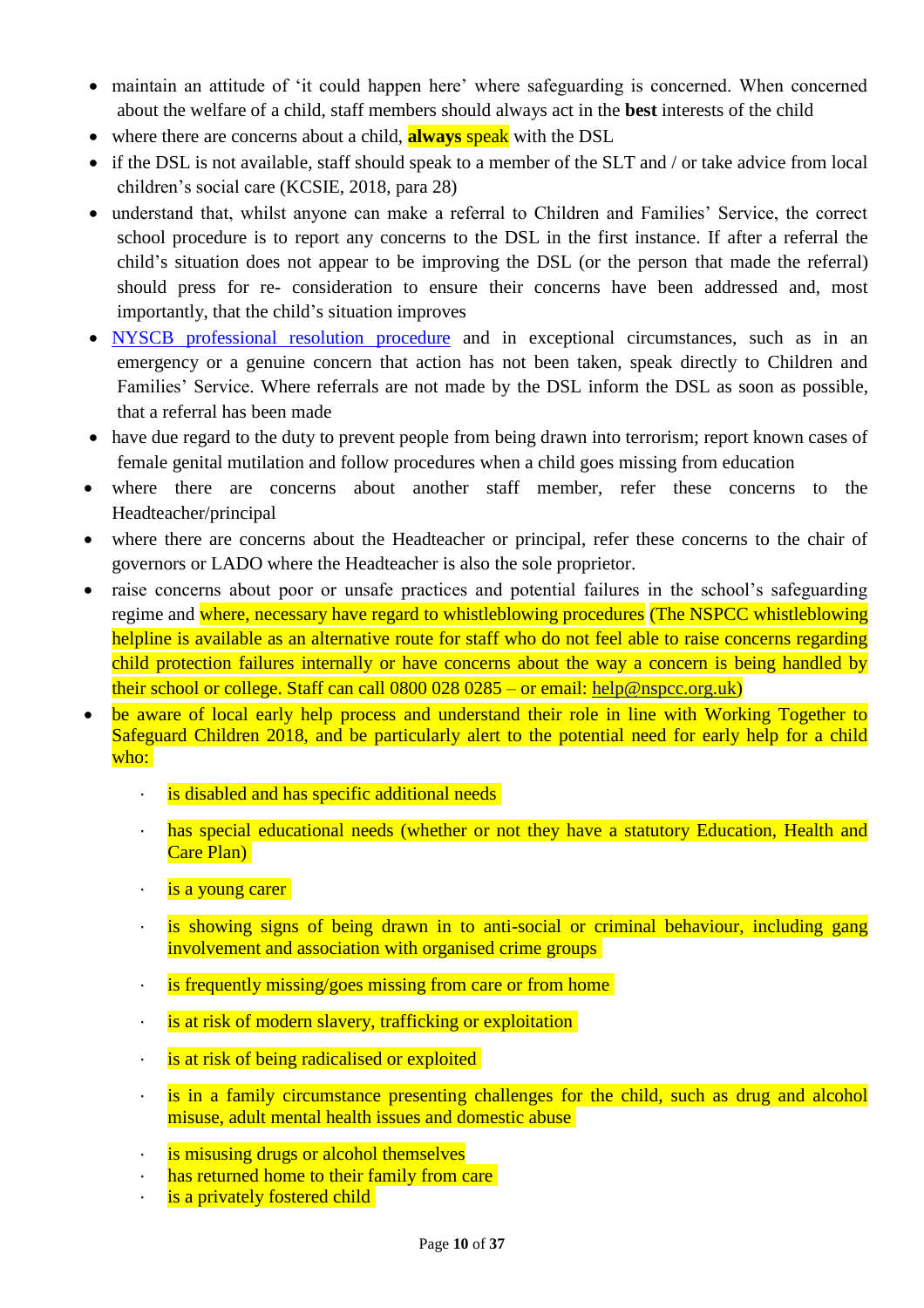- not assume a colleague or another professional will take action and share information that might be critical in keeping children safe and be mindful that early information sharing is vital for effective identification, assessment and allocation of appropriate service provision. If in any doubt about sharing information, staff should speak to the designated safeguarding lead or a deputy. Fears about sharing information **must not** be allowed to stand in the way of the need to promote the welfare, and protect the safety, of children
- speak to the designated safeguarding lead (or deputy) with regard to any concerns about female genital mutilation (FGM) and be aware that there is a specific **legal** duty on **teachers, if,** in the course of their work in the profession, they discover that an act of FGM appears to have been carried out on a girl under the age of 18, and that they **must** report this to the police

#### **Concerns should always lead to help for the child at some point.**

**Identifying children and young people who are suffering or likely to suffer significant harm** Teachers and other adults in school are well placed to observe any physical, emotional or behavioural signs which indicate that a child may be suffering significant harm. The relationships between staff, pupils, parents and the public which foster respect, confidence and trust can lead to disclosures of abuse, and/or school staff being alerted to concerns.

# **Definitions**

As in the Children Acts 1989 and 2004, a **child** is anyone who has not yet reached their 18<sup>th</sup> birthday.

Abuse and neglect are forms of maltreatment of a child. Somebody may abuse or neglect a child by inflicting harm, or by failing to act to prevent harm. Children may be abused in a family or in an institutional or community setting, by those known to them or, more rarely, by others (e.g. via the internet). They may be abused by an adult or adults, or another child or children

**Physical abuse** may involve hitting, shaking, throwing, poisoning, burning or scalding, drowning, suffocating, or otherwise causing physical harm to a child. Physical harm may also be caused when a parent or carer fabricates the symptoms of, or deliberately induces, illness in a child.

**Emotional abuse** is the persistent emotional maltreatment of a child such as to cause severe and persistent adverse effects on the child's emotional development. It may involve conveying to children that they are worthless or unloved, inadequate, or valued only insofar as they meet the needs of another person. It may include not giving the child opportunities to express their views, deliberately silencing them or 'making fun' of what they say and how they communicate. It may feature age or developmentally inappropriate expectations being imposed on children. These may include interactions that are beyond the child's developmental capability, as well as overprotection and limitation of exploration and learning, or preventing the child participating in normal social interaction. It may involve seeing or hearing the ill-treatment of another. It may involve serious bullying (including cyber bullying), causing children frequently to feel frightened or in danger, or the exploitation or corruption of children. Some level of emotional abuse is involved in all types of maltreatment or a child, though it may occur alone.

**Sexual abuse** involves forcing or enticing a child or young person to take part in sexual activities, not necessarily involving a high level of violence, whether or not the child is aware of what is happening. The activities may involve physical contact, including assault by penetration (for example, rape or oral sex) or non-penetrative acts such as masturbation, kissing, rubbing and touching outside of clothing. They may also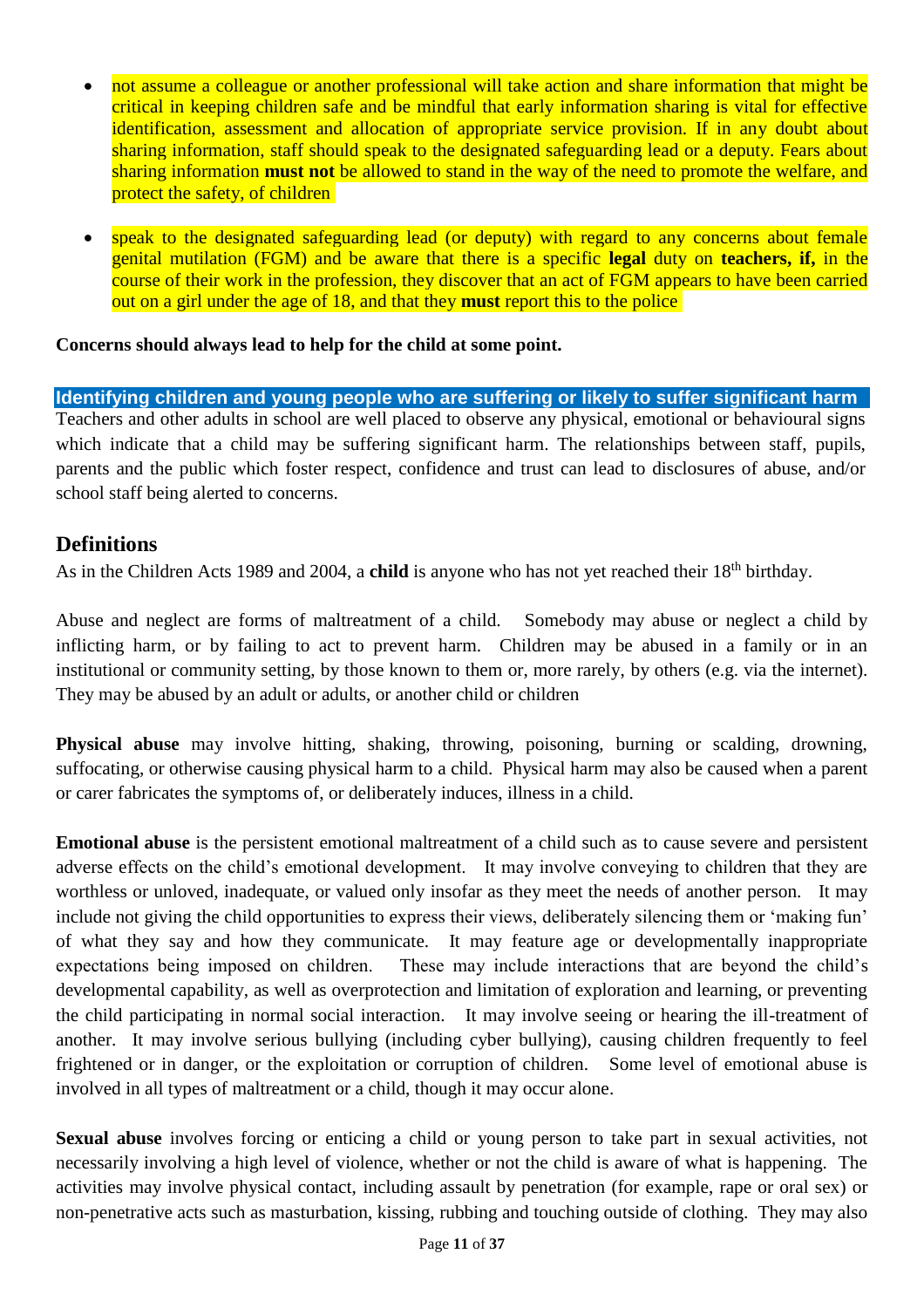include non-contact activities, such as involving children in looking at, or in the production of, sexual images, watching sexual activities, encouraging children to behave in sexually inappropriate ways, or grooming a child in preparation for abuse (including via the internet). Sexual abuse is not solely perpetrated by adult males. Women can also commit acts of sexual abuse, as can other children.

**Neglect** is the persistent failure to meet a child's basic physical and/or psychological needs, likely to result in the serious impairment of the child's health or development. Neglect may occur during pregnancy as a result of maternal substance abuse. Once a child is born, neglect may involve a parent or carer failing to:

- provide adequate food, clothing and shelter (including exclusion from home or abandonment)
- protect a child from physical and emotional harm or danger
- ensure adequate supervision (including the use of inadequate care-givers)
- ensure access to appropriate medical care or treatment

It may also include neglect of, or unresponsiveness to, a child's basic emotional needs.

#### **PROCEDURES**

#### **Taking action to ensure that children are safe at school and at home**

All staff and volunteers follow the [NYSCB Child Protection Procedures and Practice Guidance](http://www.safeguardingchildren.co.uk/) which are consistent with Keeping Children Safe in Education 2018; Working Together to Safeguard Children 2018 and What To Do If You Are Worried A Child is Being Abused 2015

#### **Contextual Safeguarding**

The school recognises that Safeguarding incidents and/or behaviours can be associated with factors outside the school or college and/or can occur between children outside the school or college. All staff, but especially the designated safeguarding lead (and deputies) will consider the context within which such incidents and/or behaviours occur. This is known as contextual safeguarding, which simply means assessments of children should consider whether wider environmental factors are present in a child's life that are a threat to their safety and/or welfare. The school will provide as much information as possible as part of the referral process to Children's Social Care.

Staff should recognise that children with SEN and disabilities can face additional safeguarding challenges. They must not assume that indicators of possible abuse such as behaviour, mood and injury relate to a child's disability without further exploration. They must remain alert to the fact that children with SEN and disabilities can be more prone to peer group isolation and disproportionally impacted by behaviours such as bullying, without outwardly showing any signs and may have communication barriers and difficulties overcoming these barriers.

It is not the responsibility of the school staff to investigate or determine the truth of any disclosure or allegation of abuse or neglect. This includes allegations of peer abuse. All staff, however, have a duty to recognise concerns and maintain an open mind. Accordingly all concerns indicating possible abuse or neglect will be recorded and discussed with the DSL (or in their absence with the person who deputises) prior to any discussion with parents.

# **a) Staff must immediately report:**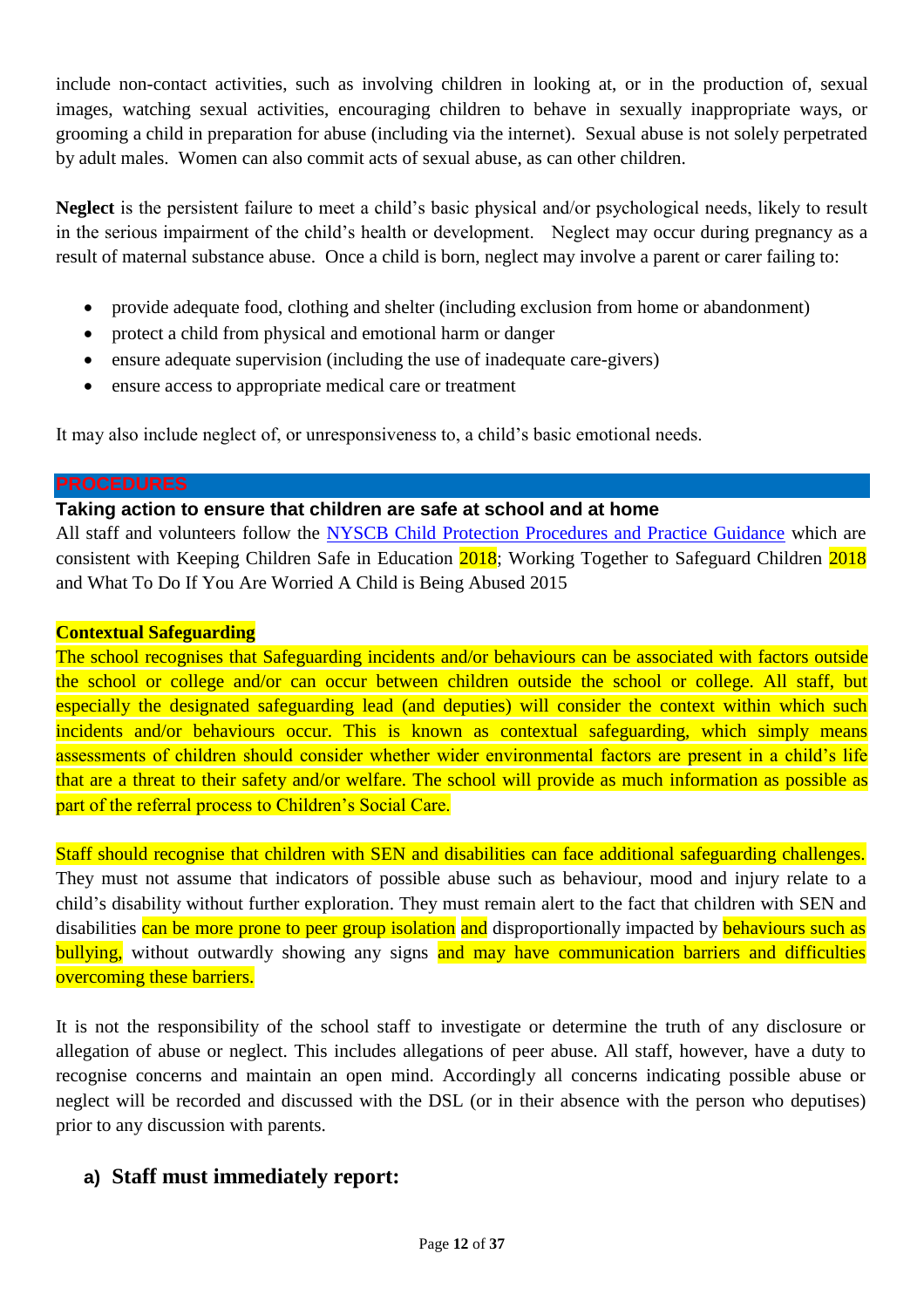- any suspicion that a child is injured, marked, or bruised in a way which is not readily attributable to the normal knocks or scrapes received in play
- any explanation given which appears inconsistent or suspicious
- any behaviours which give rise to suspicions that a child may have suffered harm (e.g. significant changes in behaviour, worrying drawings or play)
- any concerns that a child may be suffering from inadequate care, ill treatment, or emotional maltreatment
- any concerns that a child is presenting signs or symptoms of abuse or neglect
- any significant changes in a child's presentation, including non-attendance
- any hint or disclosure of abuse or neglect received from the child, or from any other person, including disclosures of abuse or neglect perpetrated by adults outside of the family or by other children or young people
- any concerns regarding person(s) who may pose a risk to children (e.g. staff in school or person living in a household with children present) including inappropriate behaviour e.g. inappropriate sexual comments; excessive one-to-one attention beyond the requirements of their usual role and responsibilities; or inappropriate sharing of images
- any concerns relating to peer abuse
- any concerns relating to youth produced sexual imagery (sexting)
- any concerns relating to a child's engagement with extremist groups or ideologies

# **b) Responding to Disclosure**

Disclosures or information may be received from pupils, parents or other members of the public. School recognises that those who disclose such information may do so with difficulty, having chosen carefully to whom they will speak. Accordingly all staff will handle disclosures with sensitivity.

Such information cannot remain confidential and staff will immediately communicate what they have been told to the DSL and make a contemporaneous record. If in doubt about recording requirements staff should discuss with the DSL.

# **c) Principles**

Staff will **not** investigate but will, wherever possible, elicit enough information to pass on to the DSL in order that s/he can make an informed decision of what to do next.

Staff will:

- listen to and take seriously any disclosure or information that a child may be at risk of harm
- try to ensure that the person disclosing does not have to speak to another member of school staff
- clarify the information
- try to keep questions to a minimum and of an 'open' nature e.g. 'Can you tell me what happened ?' rather than 'Did x hit you?'
- not ask leading questions
- try not to show signs of shock, horror or surprise
- not express feelings or judgements regarding any person alleged to have harmed the child
- explain sensitively to the person that they have a responsibility to refer the information to the senior designated person
- reassure and support the person as far as possible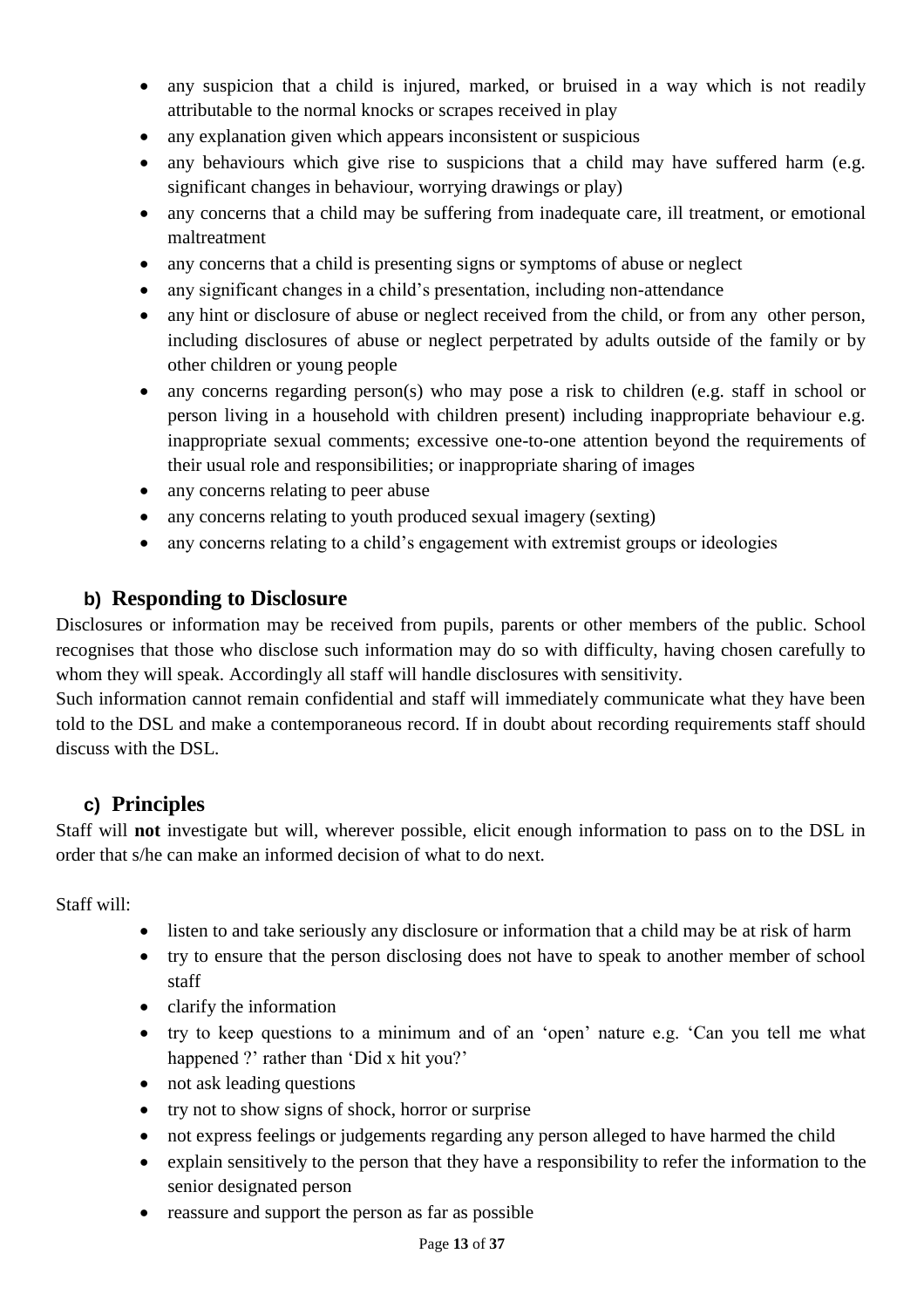- explain that only those who 'need to know' will be told
- explain what will happen next and that the person will be involved as appropriate and be informed of what action is to be taken

# **d) Action by the DSL (or Deputy DSL in their absence)**

The following actions will be taken where there are concerns about significant harm to **any child, including where there is already an open case to Children's Social Care**, (e.g. Looked after Child). Following any information raising concern, the DSL will consider:

- if they believe there is immediate risk of significant harm to a child and therefore should contact North Yorkshire Police on 999
- if they should report a crime that does not need an emergency response by calling 101
- if there is an urgent safeguarding concern and they should call the Customer Resolution Centre on 01609 780780
- any urgent medical needs of the child
- whether to make an enquiry to the **Customer Resolution Centre** 01609 780780 to establish if the child is or has been subject of a Child Protection Plan
- discussing the matter with other agencies involved with the family
- consulting with appropriate persons e.g. Prevention Service, Children's Social Care ref. Appendix C
- the child's wishes and any fears or concerns they may have

Then decide:

- wherever possible, to talk to parents, unless to do so may place a child at risk of significant
- whether to make a referral to Children and Families' Service because a child is suffering or is likely to suffer significant harm and if this needs to be undertaken immediately OR
- not to make a referral at this stage
- if further monitoring is necessary
- if it would be appropriate to undertake an assessment (e.g. CAF) and/or make a referral for other services

# **Consent**

It is good practice that agencies work in partnership with parents and carers and they are informed of your concerns with consent obtained for referrals.

Consent is always required for referrals to services such as Prevention Service, without it, the services available to the family may be limited.

Consent is not required should you believe informing the parents or carers would place a child at significant risk of harm.

Where consent has not been obtained, and professionals feel that a referral is still warranted, they should submit a referral detailing their actions and inform parent and carers of their actions. In cases of suspected Child Sexual Abuse in the family and Fabricated or Induced Illness it is best practice NOT to inform the family of the referral.

All information and actions taken, including the reasons for any decisions made, will be fully documented.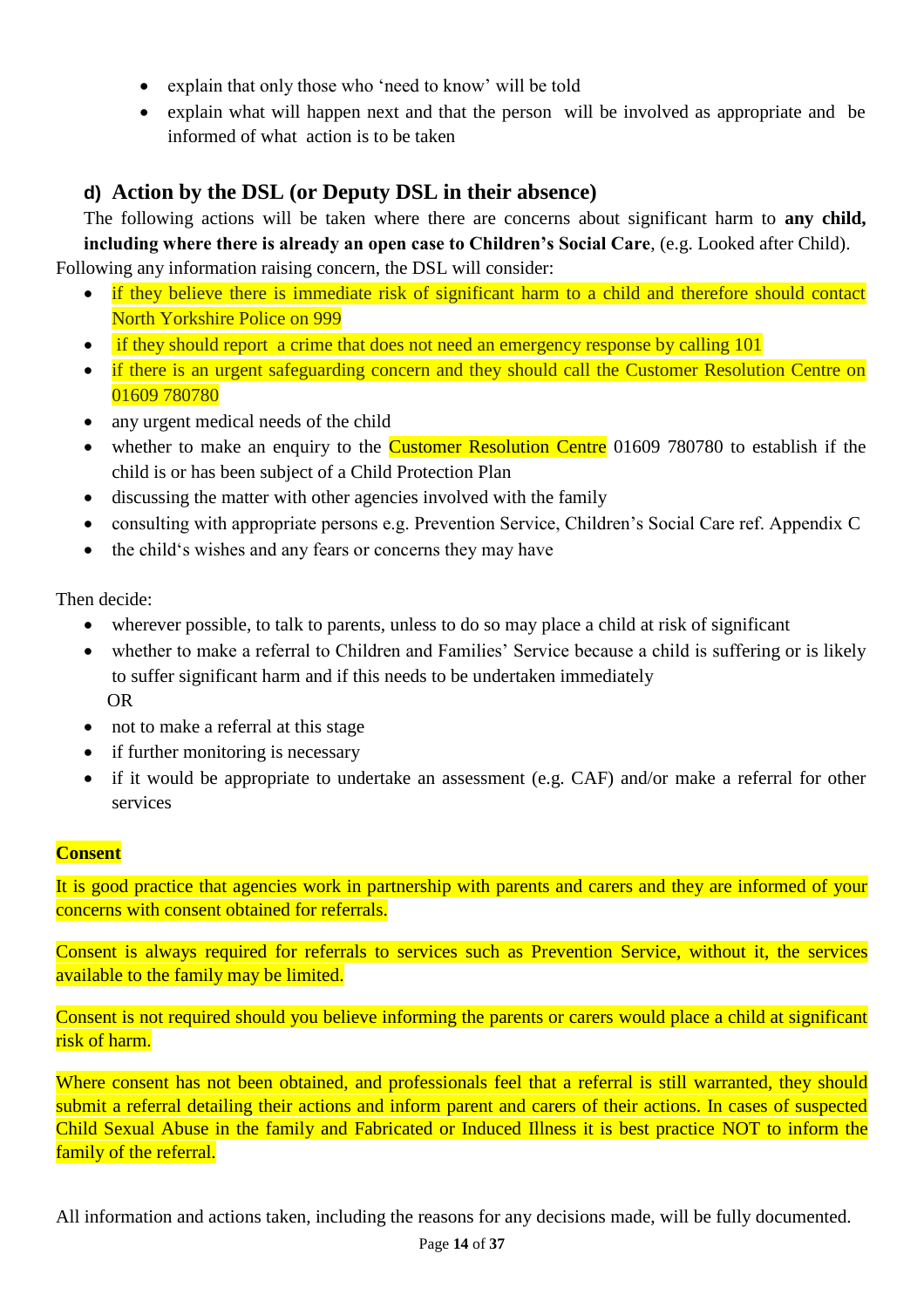All referrals to Children and Families' Service will be made by submitting a universal [referral form:](http://www.safeguardingchildren.co.uk/worried-about-child)

# **e) Action following a child protection referral**

It is the responsibility of all staff to safeguard children. It is the role of the DSL (or appropriately trained Deputy DSL.) to attend multi-agency meetings and provide reports for these. Other staff in school, however, may be asked to contribute.

The DSL will:

- make regular contact with Children's Social Care
- contribute to the Strategy Discussion and all assessments
- provide a report for, attend and contribute to any subsequent Child Protection Conference
- if the child has a Child Protection Plan, contribute to the Child Protection Plan and attend Core Group Meetings and Review Child Protection Conferences
- where possible, share all reports with parents prior to meetings
- where in disagreement with a decision made e.g. not to apply Child Protection Procedures or not to convene a Child Protection Conference, follow the [NYSCB procedures](http://www.safeguardingchildren.co.uk/professionals/professional-resolutions)
- where there is significant information in respect of a child subject to a Child Protection Plan, **immediately** inform the key worker or their manager in Children's Social Care e.g. any significant changes or concerns, departures from the CP plan, child moves/goes missing/is removed from school or fails to attend school

# **f) Recording and monitoring**

#### **School will record:**

- information about the child : name (aka) address, dob., those with parental responsibility, primary carers, emergency contacts, names of persons authorised to collect from school, any court orders, if a child is or has been subject to a CP Plan.
- key contacts in other agencies including GP details
- any disclosures/accounts from child or others, including parents (and keep original notes)
- significant contacts with carers/other agencies/professionals
- all concerns, discussions, decisions, agreements made and actions taken and the reasons for these (dated, timed and signed, to include the name and agency/title of the person responsible/ spoken to), the plan to protect the child and arrangements for monitoring/review

#### **All records should be objective and include:**

- statements, facts and observable things (what was seen/heard)
- diagram indicating position, size and colour of any injuries (not photograph)
- words child uses, (not translated into 'proper' words)
- non-verbal behaviours

All sensitive and CP records are kept confidential and are only accessible to those who need to know.

If the child goes missing from education or is removed from roll to be educated at home then any Child Protection file should be copied and the copy sent to the Safeguarding Unit Manager, County Hall, Northallerton, DL7 8AE. .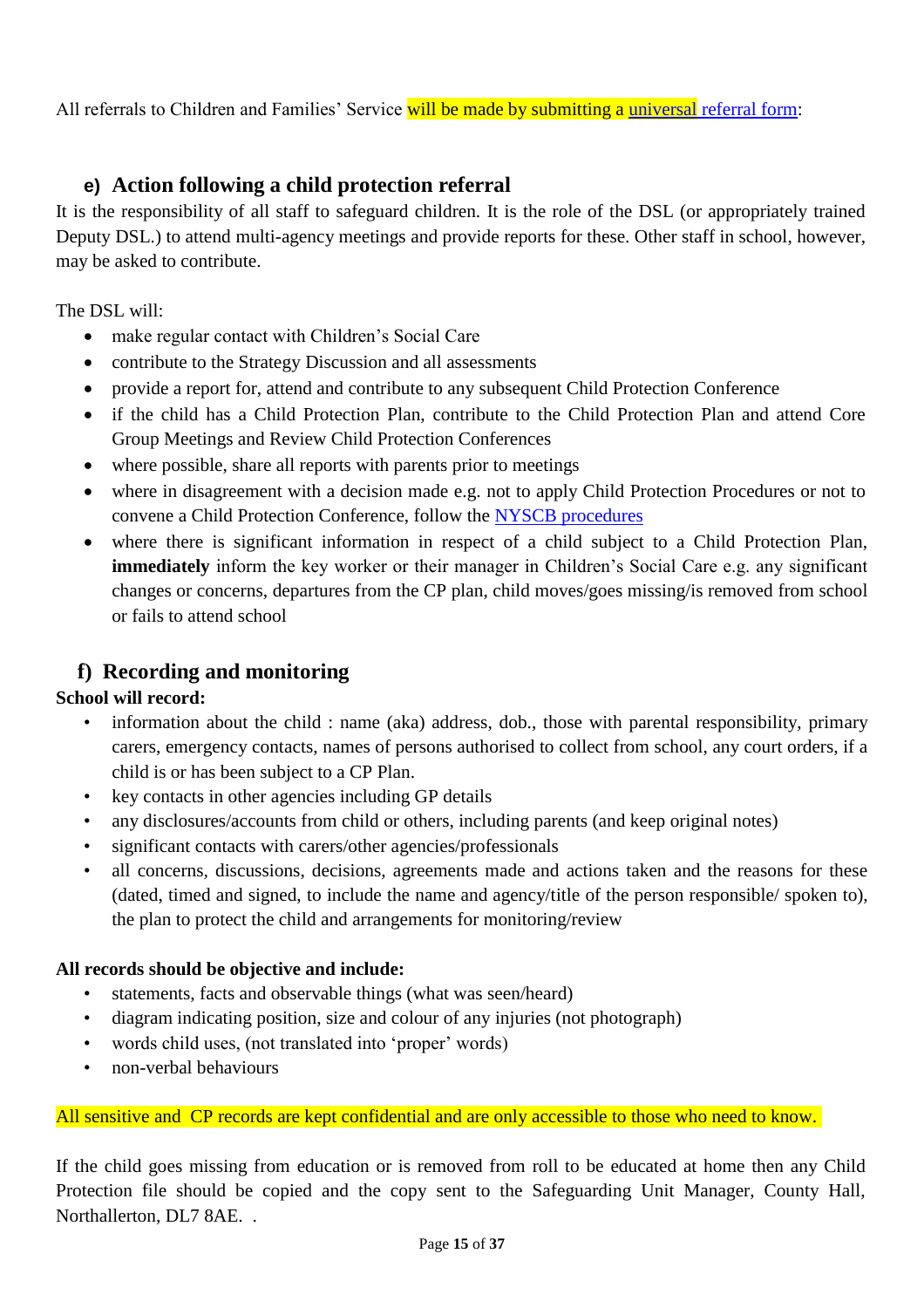When sharing confidential information about a member of staff or pupil, the school has regard to the data protection principles, which allow them to share personal information, as provided for in the Data Protection Act 2018, and the GDPR and where relevant, the Education (Pupil Information) (England) Regulations 2005 and the Freedom of Information Act 2000. Advice on information sharing advice for practitioners can be accessed [here.](https://www.gov.uk/government/publications/safeguarding-practitioners-information-sharing-advice)

The school notes that Keeping Children Safe in Education (2018), para 75: 'The Data Protection Act 2018 and GDPR do not prevent, or limit, the sharing of information for the purposes of keeping children safe. Fears about sharing information must not be allowed to stand in the way of the need to promote the welfare and protect the safety of children' 'This includes allowing practitioners to share information without consent.' para 77.

## **School will monitor:**

**Any cause for concern including where there could be serious child welfare concerns e.g.** 

- Injuries/marks
- Attendance
- Changes e.g. mood/ academic functioning
- Relationships
- Language
- Behaviour
- Demeanour and appearance
- Statements, comments
- Medicals
- Stories, 'news', drawings
- Response to P.E./Sport
- Family circumstances
- Parental behaviour/ care of child
- Online activity

**The DSL will review all monitoring arrangements in the timescale and manner determined by circumstances, recorded and clearly understood by all concerned.**

# **f) Supporting the Child and Partnership with Parents and Carers**

- School recognises that the child's welfare is paramount, however good child protection practice and outcome relies on a positive, open and honest working partnership with parents and carers.
- Whilst we may, on occasion, need to make referrals without consultation with parents and carers, we will make every effort to maintain a positive and supportive working relationship with them whilst fulfilling our duties to protect any child.
- We will provide a secure, caring, supportive and protective relationship for the child.
- Children will be given a proper explanation (appropriate to age & understanding) of what action is being taken on their behalf and why.
- We will endeavour always to preserve the privacy, dignity and right to confidentiality of the child, parents and carers. The DSL will determine which members of staff 'need to know' personal information and what they 'need to know' for the purpose of supporting and protecting the children.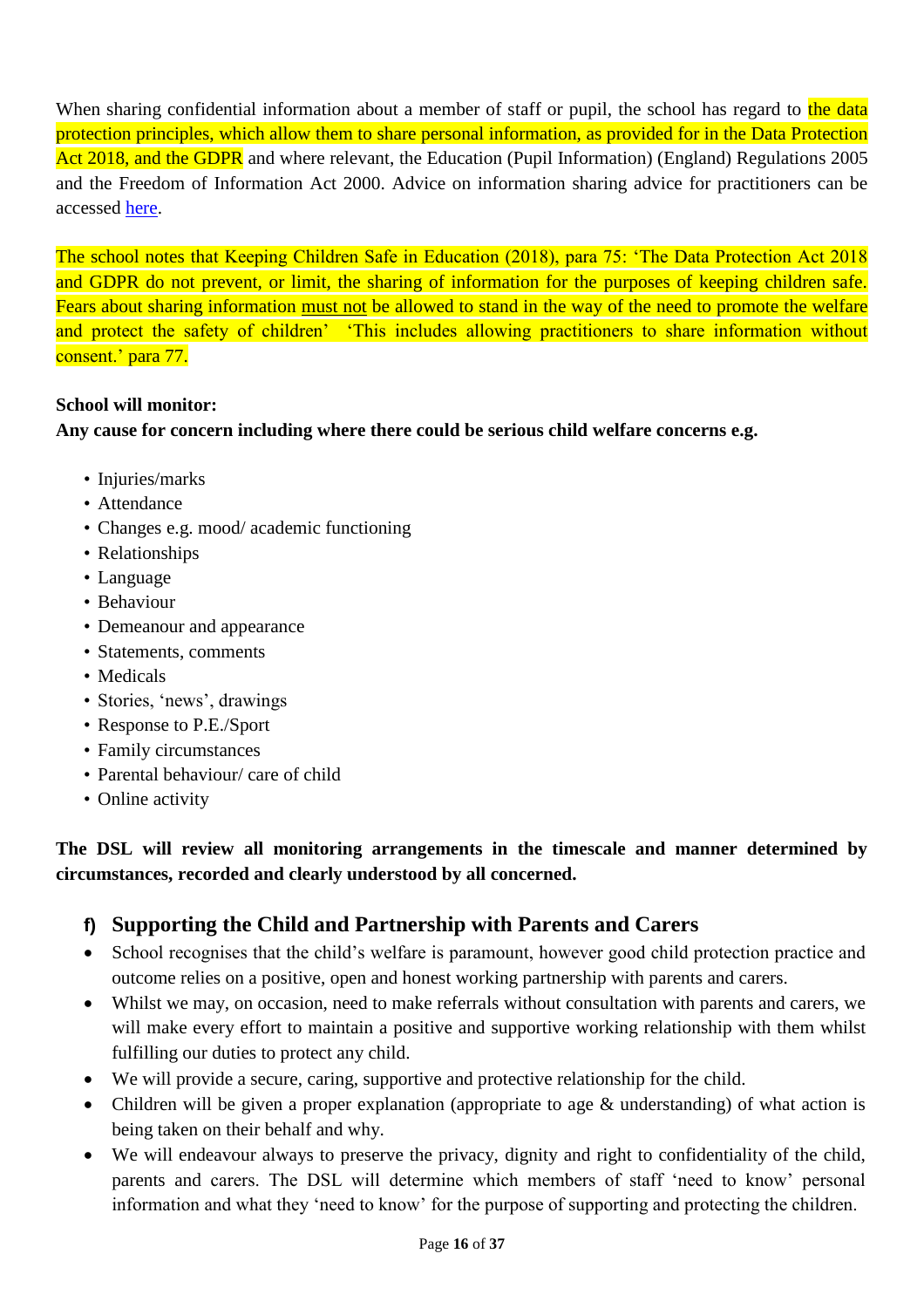# **SAFEGUARDING APPENDICES**

#### **A. Allegations regarding person(s) who work with Children**

Where an allegation is made against any person working in or on behalf of the school, or any other person who works with children, that they have:

- a. behaved in a way that has harmed a child or may have harmed a child
- b. possibly committed a criminal offence against or related to a child or
- c. behaved towards a child or children in a way that indicates they  $\frac{may}{may}$  pose a risk of harm to children

The school will apply the same principles as in the rest of this document.

However allegations management in the school will be undertaken by the Headteacher or principal or (where the Headteacher or principal is the subject of an allegation) the chair of governors or the chair of the management committee or proprietor of an independent school (the 'case manager').

School will always follow: The [NYSCB practice guidance](http://www.safeguardingchildren.co.uk/professionals/managing-allegations-against-staff) and DfE Guidance Keeping Children Safe in [Education](https://www.gov.uk/government/publications/keeping-children-safe-in-education--2) 2018 part 4:

School will immediately contact the Duty Local Authority Designated Officer (LADO) on 01609 532477 and then, where appropriate, submit a [LADO referral form](http://www.safeguardingchildren.co.uk/professionals/managing-allegations-against-staff) within one working day:

Where a child may have suffered significant harm the school will also submit a referral to Children's Social Care.

Detailed and accurate records will be made to include decisions, actions taken, and reasons for these. All records will be retained securely in locked files/cupboards.

#### **Initial Action**

- The person who has received an allegation or witnessed an event **MUST** immediately inform the Headteacher or principal, (the case manager) make a record and have regard to the school's whistleblowing procedure
- In the event that an allegation is made against the **Headteacher or principal** the matter will be reported to the alternative 'case manager' as described above
- In the event of an allegation being made against the Headteacher or principal, where they are also the sole proprietor of an independent school, allegations will be reported directly to the LADO.
- The case manager will take steps, where necessary, to secure the immediate safety of children and any urgent medical needs
- The member of staff will not be approached at this stage unless it is necessary to address the **immediate** safety of children
- The **case manager** may need to clarify any information regarding the allegation, however no person will be formally interviewed or asked to write a formal statement at this stage
- The case manager will consult with the Duty LADO (01609 532477) in order to determine if it is appropriate for the allegation to be dealt with by school or if there needs to be a referral to social care and/or the police for investigation
- Consideration will be given throughout to the support and information needs of pupils, parents and staff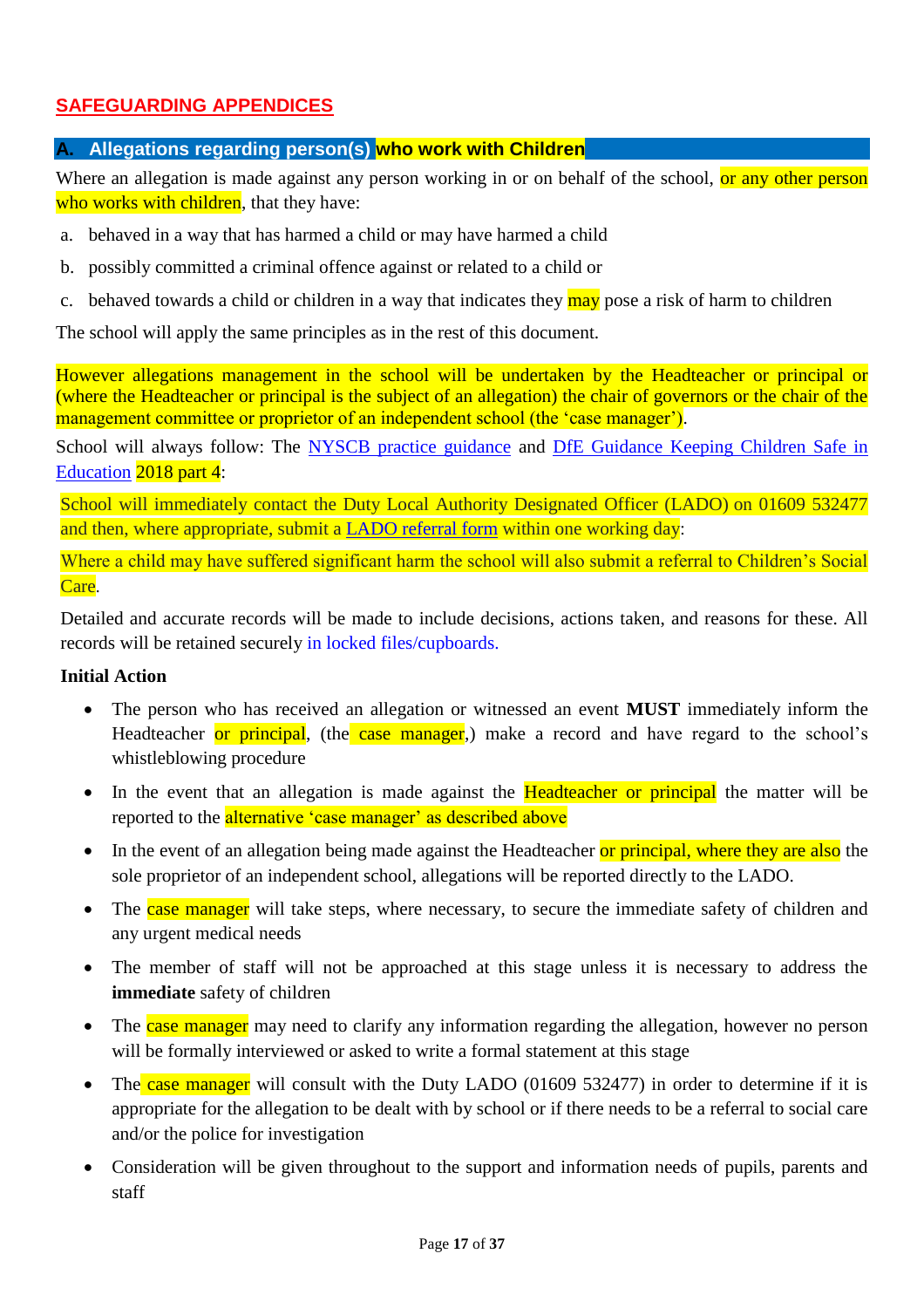Where an Early Years' provider is registered with OfSTED, the provider must inform Ofsted of any allegations of serious harm or abuse by any person living, working, or looking after children at the premises (whether the allegations relate to harm or abuse committed on the premises or elsewhere). The provider must also notify Ofsted of the action taken in respect of the allegations. These notifications must be made as soon as is reasonably practicable, but at the latest within 14 days of the allegations being made. Please also see additional requirements in the EYFS 2017.

(Schools are advised to amend this section to reference their individual procedures and may wish to refer further to NYSCB Practice Guidance and their Disciplinary Procedures.)

#### **B. Confidentiality**

School has regard to [DfE guidance on Information Sharing:](https://www.gov.uk/government/publications/safeguarding-practitioners-information-sharing-advice)

'Fears about sharing information cannot be allowed to stand in the way of the need to safeguard and promote the welfare of children and young people at risk of abuse or neglect.'

School ensures the child's wishes or feelings are taken into account when determining what action to take and what services to provide to protect individual children through ensuring there are systems in place for children to express their views and give feedback. School ensures that staff members do not promise confidentiality to the child and always act in the interests of the child.

The school confidentiality policy indicates:

- a) when information must be shared with police and Children and Families' Service where the child/young person is / may be at risk of significant harm
- b) when the pupil's and/or parent's confidentiality must not be breached

#### **C. Contacts**

#### **PREVENTION SERVICE**

Advice and Support from Area Prevention Managers

| West                           |                        |  |              |
|--------------------------------|------------------------|--|--------------|
| Craven                         | <b>Caroline Porter</b> |  | 01609 532412 |
| Ripon & Rural Harrogate        | <b>Jon Coates</b>      |  | 01609 532323 |
| Harrogate Town & Knaresborough | Rachel Yeadon          |  | 01609 533446 |
| <b>Central</b>                 |                        |  |              |
| Richmondshire                  | Vanessa Handley        |  | 01609 535682 |
| Hambleton                      | <b>Sharon Britton</b>  |  | 01609 536468 |
| Selby Town                     | Pat Scully             |  | 01609 532385 |
| <b>Rural Selby</b>             | David Fincham          |  | 01609 534022 |
| <b>East</b>                    |                        |  |              |
| Whitby & The Moors             | Diane Leith            |  | 01609 532479 |
| Ryedale                        | Simon Osman            |  | 01609 798167 |
| Scarborough Town               | Liz White              |  | 01609 533139 |
| Scarborough South & Filey      | Simone Wilkinson       |  | 01609 532927 |
| <b>Advice and Referral</b>     |                        |  |              |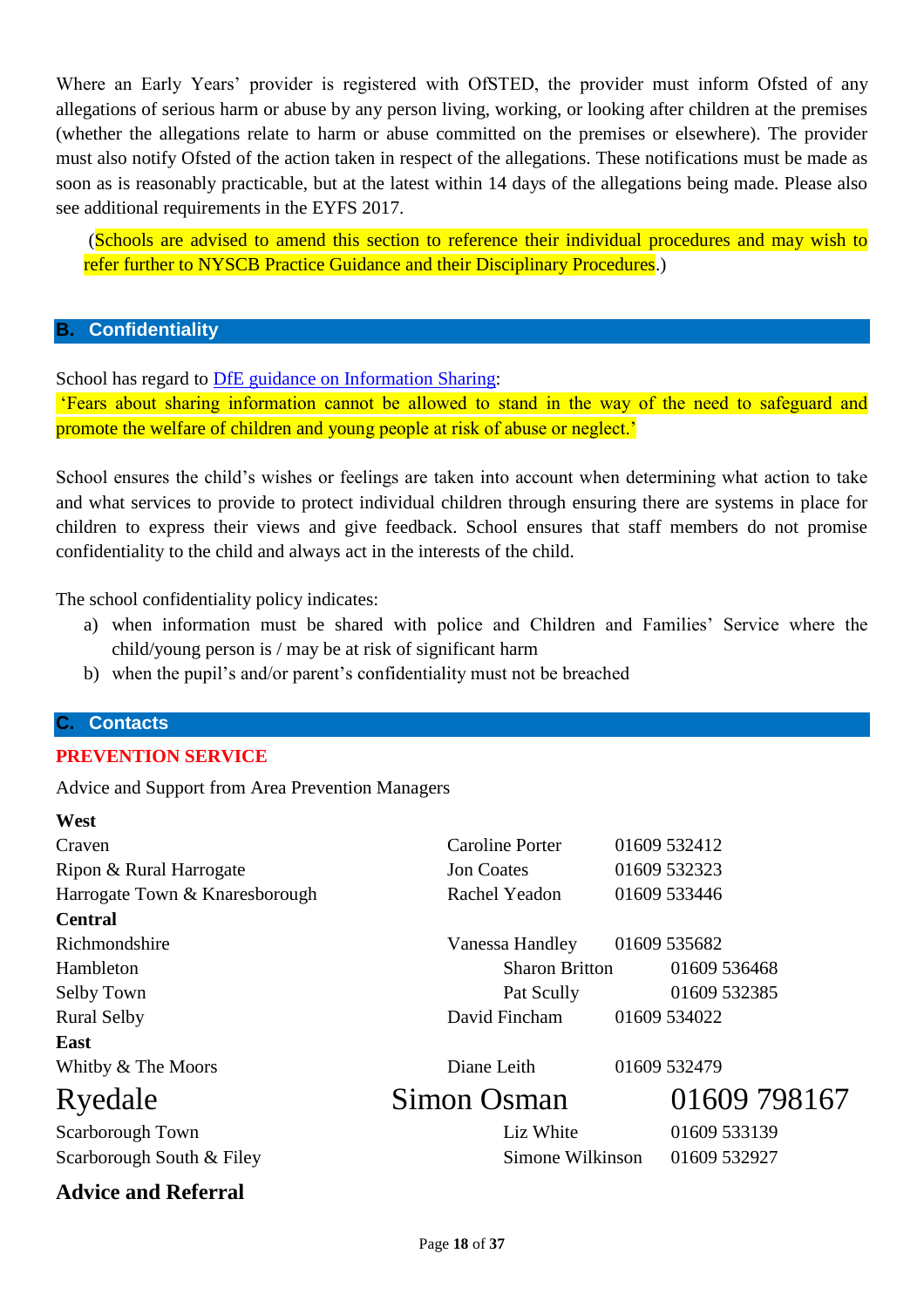| <b>CHILDREN AND FAMILIES' SERVICE</b>                                          |                           |              |              |          |
|--------------------------------------------------------------------------------|---------------------------|--------------|--------------|----------|
| <b>Customer Resolution Centre</b>                                              |                           |              | 01609 780780 |          |
| For advice please ask to speak to a social worker in the MAST                  |                           |              |              |          |
| Children&families@northyorks.gov.uk                                            |                           |              |              |          |
| <b>Emergency Duty Team</b>                                                     |                           |              | 01609 780780 |          |
|                                                                                |                           |              |              |          |
| <b>NORTH YORKSHIRE POLICE</b>                                                  | 101                       |              |              | (Ask for |
| the Serious Crime Team in your area)                                           |                           |              |              |          |
|                                                                                |                           |              |              |          |
| <b>Safeguarding Unit</b>                                                       |                           |              |              |          |
| Designated Officers for Managing Allegations (LADOs)                           |                           |              |              |          |
|                                                                                |                           |              |              |          |
| Duty LADO (consultations, new referrals and urgent matters)                    |                           |              |              |          |
| 01609 532477                                                                   |                           |              |              |          |
| <b>Susan Crawford</b>                                                          | 01609 532152              | 07813 005161 |              |          |
| <b>Karen Lewis</b>                                                             | 01609 534200              |              | 07715 540711 |          |
| <b>Dave Peat</b>                                                               | 01609 535646              | 07814 533363 |              |          |
| <b>Julie Kaye</b>                                                              | 01609 532508              |              | 07973 825752 |          |
| <b>Andy Kenyon</b>                                                             | 01609 534215 07973 792398 |              |              |          |
|                                                                                |                           |              |              |          |
| <b>Manager</b>                                                                 |                           |              |              |          |
| <b>Heather Pearson</b>                                                         |                           | 01609 532301 | 07715 540741 |          |
|                                                                                |                           |              |              |          |
| <b>Business Support</b> including CME Coordinator (Children Missing Education) |                           |              |              |          |
| Safeguardingunit@northyorks.gov.uk                                             |                           | 01609 532477 |              |          |
|                                                                                |                           |              |              |          |
| <b>NYCC HUMAN RESOURCES</b>                                                    |                           |              |              |          |
| schoolshradvisory@northyorks.gov.uk                                            |                           | 01609 798343 |              |          |
|                                                                                |                           |              |              |          |

#### **Contact numbers for referral to Children's Social Care in neighbouring Local Authorities:**

The [online tool](https://www.gov.uk/report-child-abuse-to-local-council) directs to the relevant local children's social care contact number.

#### **D. Curriculum**

The school is committed to ensuring that pupils are aware of behaviour towards them that is not acceptable, how they can keep themselves safe, how to share a concern and complain. All pupils are informed that we have a Designated Safeguarding Lead with responsibility for child protection and who this is. We inform pupils of whom they might talk to, both in and out of school, their right to be listened to and heard and what steps can be taken to protect them from harm.

The school is committed to ensuring there are opportunities in the school curriculum, for example through the Personal, Social, Health Education (PSHE) curriculum and by providing an age-related, comprehensive curriculum, for pupils to be taught about aspects of safeguarding in order to develop the knowledge and skills they need to recognise when they are at risk and how to get help when they need it including on-line safety. We do this by: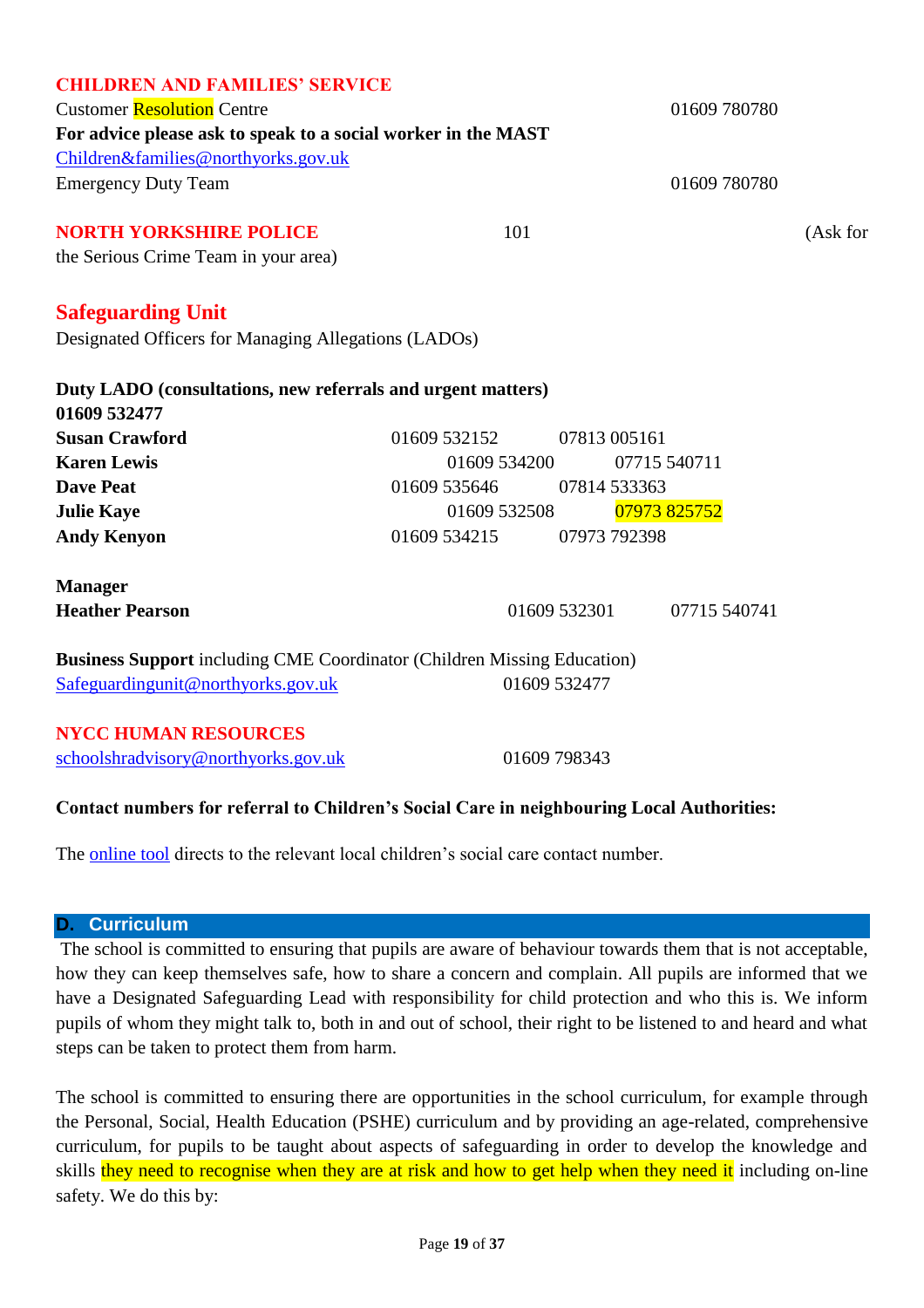- developing healthy relationships and awareness of domestic violence, sexual violence and harassment, bullying, prejudice based bullying and violence based on a person's sexual orientation, gender, faith or race, hate crime, relationship abuse, and other abuse
- recognising and managing risks including online, cyber bullying, online grooming for sexual exploitation and radicalisation enabling pupils to become safe and responsible users of technologies and the impact of new technologies on sexual behaviour, for example sexting and accessing pornography
- enabling pupils to develop knowledge, skills and attitudes consistent with the promotion of British values
- recognising how pressure from others can affect their behaviour, including the risks of radicalisation to extremist behaviour
- ensuring pupils have the opportunity to discuss controversial issues and develop tolerance and respect for others
- raising awareness of female genital mutilation and forced marriage
- making available appropriate local and online advice

Additional aspects of safeguarding included in the curriculum are risks associated with:

- substance misuse
- gangs and youth violence
- mental health
- water, fire, roads and railways

The school has updated the curriculum aspects of related policies to ensure that they are aligned to our child protection policy. This includes the school's online safety, relationships and sex education, substance misuse, smoke-free, equalities and anti-bullying policies.

The school recognises the statutory duty, since April 2014, to publish information about the content of our PSHE curriculum on our school website.

The school has acknowledged that Relationships, Relationships and Sex Education (RSE) and Health Education will be statutory in all schools from September 2020 and is working towards embedding a whole school approach that will safeguard all pupils and meet the [statutory requirements:](https://consult.education.gov.uk/pshe/relationships-education-rse-health-education/)

The school recognises the importance of using age appropriate curriculum resources and ensuring that there is a safe climate for learning which includes the setting of ground rules.

Parents /carers are invited to view any resources and discuss any concerns they have over any curriculum content within our PSHE curriculum provision. Arrangements can be made by contact Mrs Tweddle PSHE leader in the first instance.

Training needs of staff are regularly reviewed to ensure that staff delivering safeguarding aspects of PSHE or online safety have the appropriate knowledge and skills.

The school monitors and evaluates the impact of the safeguarding taught curriculum provision through our school based monitoring and evaluation processes which include lesson observation, work scrutiny,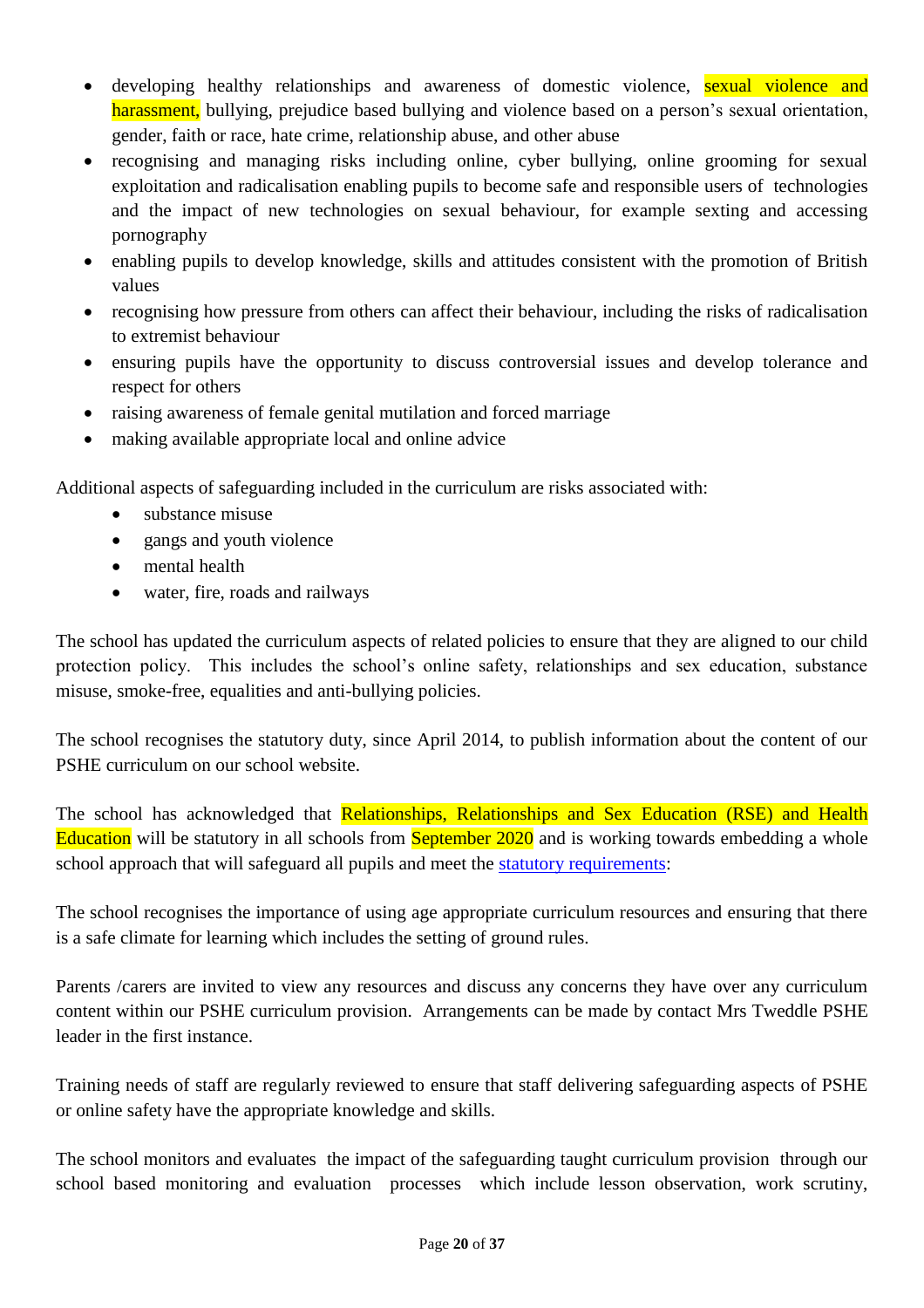feedback from pupils, staff and parents/carers, data from the bi-annual Growing Up in North Yorkshire survey.

The following Information is made available to pupils helplines, posters, NSPCC, ChildLine.

School's arrangements for consulting with and listening to pupils are Worry Box, ensuring all pupils have an adult in school they are happy to talk to about any concerns, growing up in North Yorkshire Survey,

We make pupils aware of these arrangements by regualarly discussing this in PSCHE lessons and assemblies, including visits from the NSPCC and PCSO.

# **E. Curriculum resources and support**

Gillamoor CE School uses a range of resources which include Heartsmart, Dimensions 3D PSCHE. Schools can access the North Yorkshire PSHE and Citizenship Planning and Assessment toolkit which

contains the PSHE and Citizenship curriculum entitlement framework for key stages 1-4 along with suggested resources specifically to support the safeguarding aspects of the curriculum by year group. It is accessible from the [CYPS Information Site.](http://cyps.northyorks.gov.uk/health-wellbeing-pshe) See also [NSPCC teaching resources and lesson plans](https://learning.nspcc.org.uk/safeguarding-child-protection-schools/teaching-resources-lesson-plans/)

#### **Safeguarding**

# **Curriculum Training and consultancy for schools 2018-19**

For further information on safeguarding curriculum information, training and support please contact:

- Katharine Bruce, Lead Adviser Vulnerable Learners (0-19) on 01609 535497, [katharine.bruce@northyorks.gov.uk](mailto:katharine.bruce@northyorks.gov.uk)
- Clare Barrowman, Health and Wellbeing Adviser 0-19, on 01609 536808, [clare.barrowman@northyorks.gov.uk](mailto:clare.barrowman@northyorks.gov.uk)
- Rebecca Swift, Equalities Adviser 0-19, on 01609 798554 Rebecca. Swift@northyorks.gov.uk
- A programme of Safeguarding curriculum training and consultancy is available to schools through [North Yorkshire Education Services](http://nyeducationservices.co.uk/)

# **F. Early Years (provision for Children 0-5 years)**

Schools are required to comply with the [Statutory Framework for the Early Years Foundation Stage](https://www.foundationyears.org.uk/files/2017/03/EYFS_STATUTORY_FRAMEWORK_2017.pdf)

Under the EYFS Section 3 – the safeguarding and welfare requirements - schools are not required to have separate policies provided these requirements (identified below by paragraph number in EYFS) are already met through existing policies.

School may wish to include the following requirements in the policies as suggested below (in red):

## **CP policy:**

# **EYFS 3.4 (policy must include use of mobile phones and cameras)**

# **Taking, storing and using images of children, (including mobile phone, tablet, video and camera use)** Guidance note

You will need to consider:

- the use of tablets and other equipment with the capacity to record images
- the purpose of images taken within the school, how they will be used and stored
- permission from parents for taking images of their children and for how these may be used
- how you can make sure that images are only taken and used in the way that parents give permission for
- what procedures you will put in place to safeguard all children e.g. to ensure that children who are not to be photographed can be kept safe, whilst still taking part in the event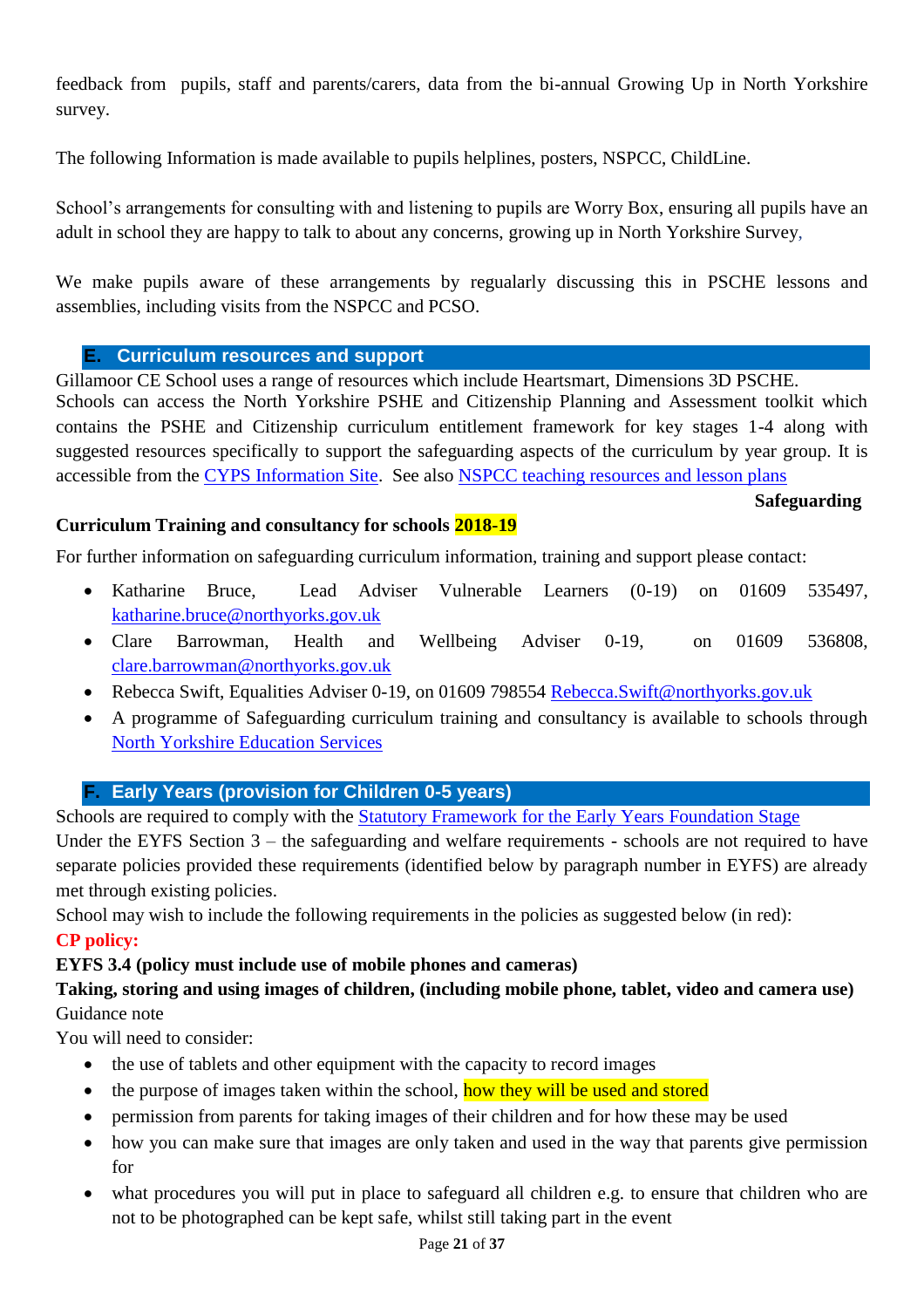#### • Who will have access to stored images and how this is to be monitored

You must ensure that:

- the school has equipment for taking images so that staff do not use their own personal equipment
- the arrangements for the secure storage of staff's personal equipment is stored away from the EYFS classrooms whilst children, volunteers and parents are on site
- in personal emergencies staff and volunteers should be contacted via the setting telephone
- all devices which have a camera, video and/or internet access are used appropriately
- images are printed or reproduced at the setting to ensure that photos and recordings of the children cannot be used inappropriately

#### **CP policy**

# **EYFS 3.68 Information and records This is included in Appendix J**

#### **Safer Recruitment policy**

**EYFS 3.9 Ensuring that people looking after children are suitable to fulfil the requirements of their roles.** 

- 3.14 and 3.15 includes having regard to the requirements of the 2018 Childcare Disqualification [Regulations and disclosure of police information](http://www.legislation.gov.uk/uksi/2018/794/contents/made)
- Disqualification by association is still relevant for childminders and childcare registered under domestic premises including where a childminder or assistant works on non-domestic premises (50% rule).

#### **Safe Working Practice/Code of Conduct:**

# **EYFS 3.19 Staff taking medication/other substances EYFS 3.25 First Aid**

**EYFS 3.27 Key person**

**EYFS 3.28 Staff: child ratios**

#### **Health and Safety policy:**

**EYFS 3.44-3.46 Medicines**

**EYFS 3.50 Accident or injury**

**EYFS 3.54 Safety and suitability of premises, environment and equipment** 

**EYFS 3.64 Risk assessment**

**Behaviour policy:**

#### **EYFS 3.52 Managing behaviour**

#### **Complaints' policy**

#### **EYFS 3.74 Complaints**

NYCC policies and guidance for Early Years are available [here](http://cyps.northyorks.gov.uk/safeguarding-children-early-years-provision)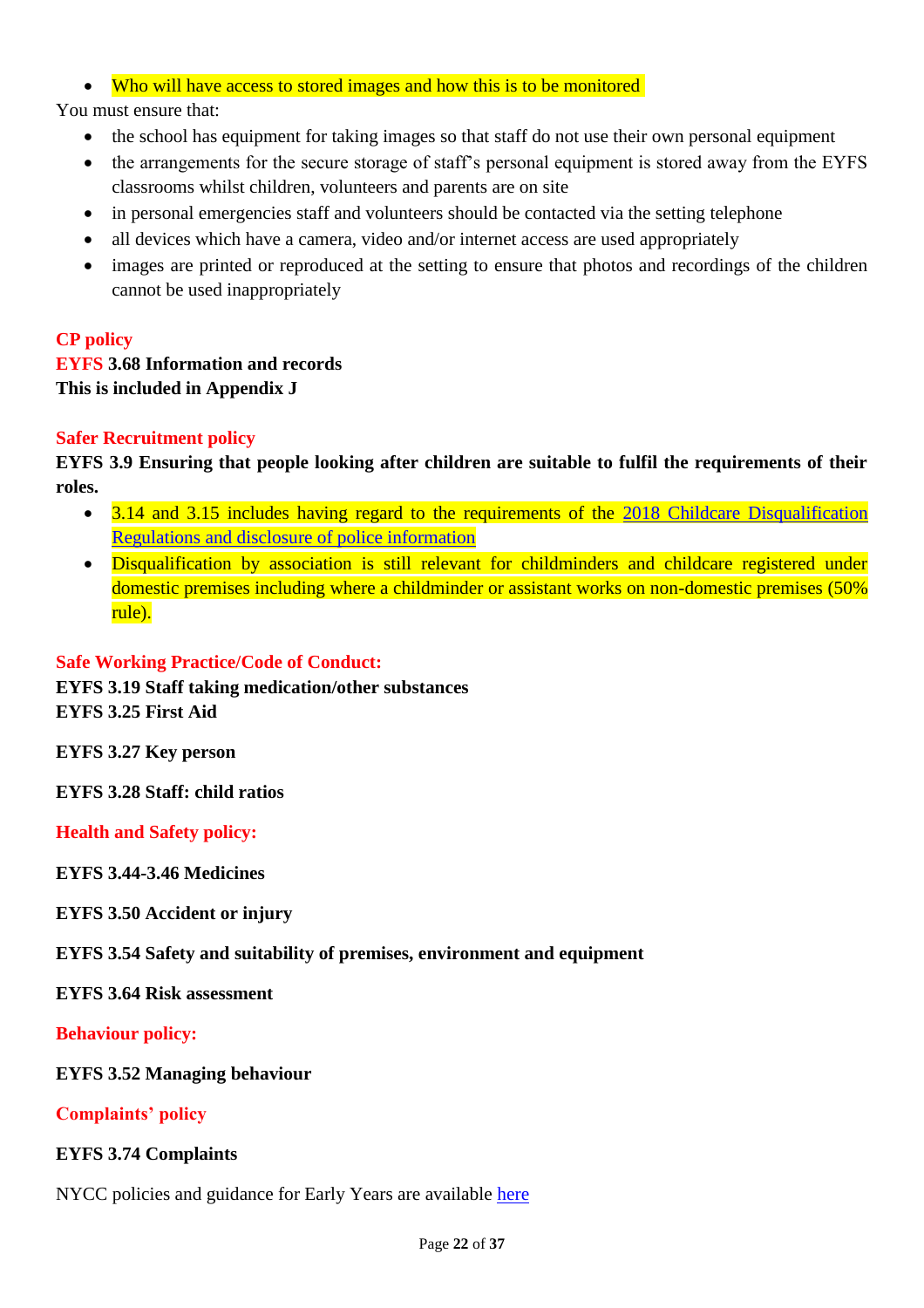#### **G. Partnership with Parents and Carers**

The school shares a purpose with parents to keep children safe from harm and to have their welfare promoted. (School may wish to include here any information provided to parents on keeping children safe and how they can report concerns if they are worried a child is at risk of harm e.g. by alerting them to the information for parents on the following websites).

**[NYSCB](http://www.safeguardingchildren.co.uk/) [NSPCC](http://www.nspcc.org.uk/) CEOP** [Internet](http://www.internetmatters.org/) Matters [Parent](http://www.theparentzone.co.uk/parent) Zone [Childnet](http://www.childnet.com/resources/know-it-all-for-parents) [Parents](http://www.parentsprotect.co.uk/) Protect [A-Z Index for Schools and Curriculum](http://www.direct.gov.uk/en/Parents/Schoolslearninganddevelopment/YourChildsWelfareAtSchool/index.htm)

We are committed to working with parents positively, openly and honestly. We ensure that all parents are treated with respect, dignity and courtesy. We respect parents' rights to privacy and confidentiality and will not share sensitive information unless we have permission or it is necessary to do so in order to protect a child.

School will share with parents any concerns we may have about their child unless to do so may place a child at risk of harm.

We encourage parents to discuss any concerns they may have with the Headteacher.

The child protection policy should be available publicly either via the school or college website or by other means.

We make parents aware of our policy on the website.

#### **H. Partnerships with other agencies**

The school recognises that it is essential to establish positive and effective working relationships with other agencies such as the Prevention Service, Children and Families Service, Barnardo's, Page 29 of 46 Police, Health, District Council, NSPCC ChildLine Schools' Service, National Youth Advocacy Service, Children's Centres etc

All schools and colleges should allow access for children and families service staff from the host local authority and, where appropriate, from a placing local authority, for that authority to conduct, or to consider whether to conduct, an assessment including under section 17 or section 47. Consent from the parent and child (where of sufficient age and understanding) is required for assessments by the prevention service or under section 17.

School complies with the requirement under the Children Act 2004 to co-operate with other organisations and agencies in activities relating to children.

#### **I. Peer abuse including Sexual Violence and Harassment**

The school recognises that children are capable of abusing their peers, that this can manifest itself in many ways and may reflect gender issues. Where there are concerns or allegations of peer abuse, the procedures and guidance in this policy will be followed, in the same way as if the matter was in respect of abuse by an adult.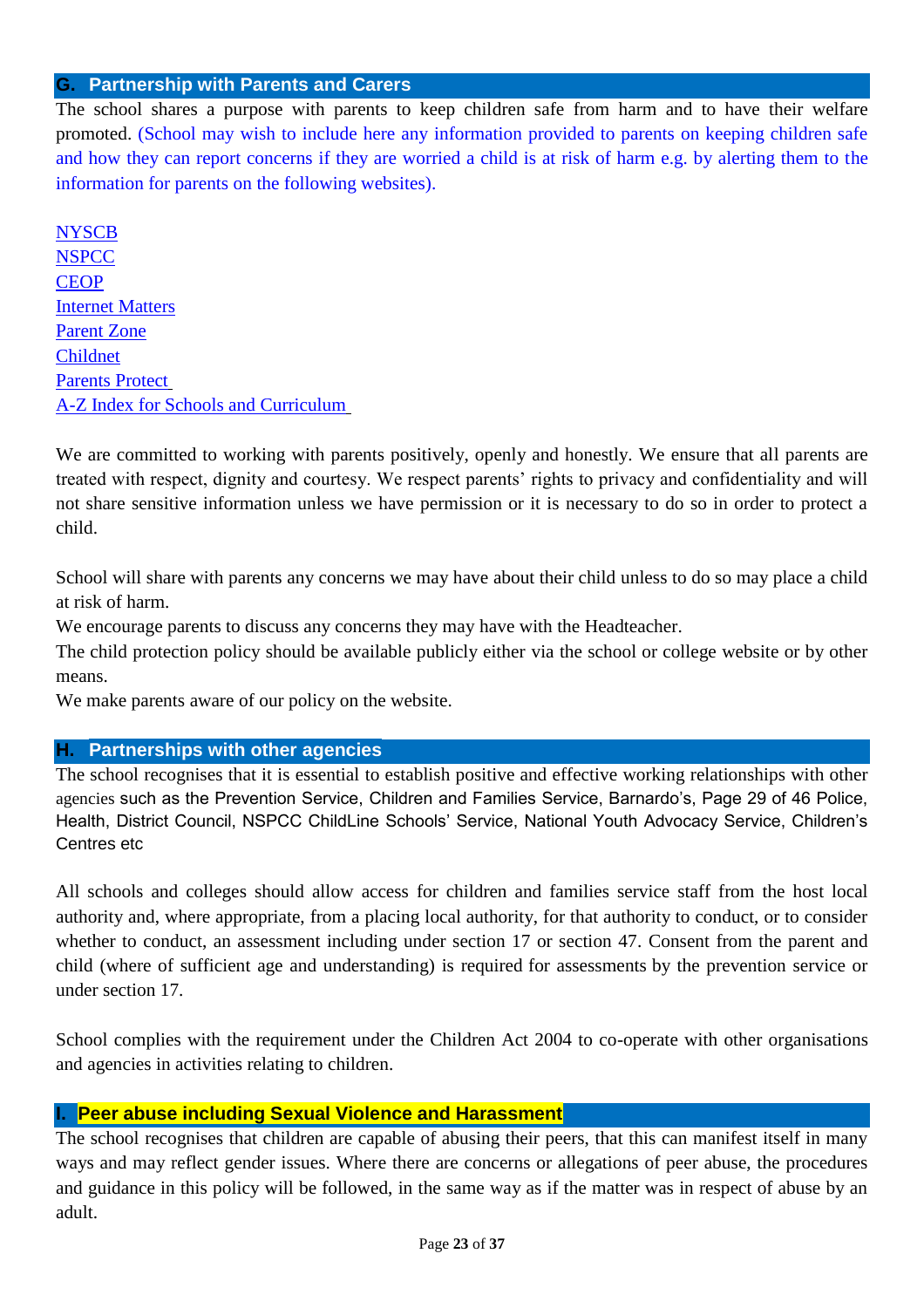**Sexual violence and sexual harassment** involving children at the school is a form of peer on peer abuse. Sexual violence involves the criminal sexual offences defined in the Sexual Offences Act 2003. Sexual Harassment is defined as unwanted conduct of a sexual nature and can include online behaviour. Neither is acceptable and will not be tolerated by the school. School take all such reports seriously and they will receive the same high standard of care that any other safeguarding concern receives. A multi-agency approach will be undertaken when responding to all such complaints; however the school will always take immediate action to protect children despite the actions of any other agency. These actions may include an immediate risk assessment in respect of the needs of the child victim and will address any risks identified to any child in respect of an alleged perpetrator of sexual violence or sexual harassment to ensure children are protected from harm. Any risk assessment will be fluid and may change to reflect any developments during the management of the case.

All such reports will be managed by the Designated Safeguarding Lead. There are a number of options the school may consider in respect of the management of a report of sexual violence or sexual harassment between children and each case will receive an appropriate bespoke response once all the facts are known. Irrespective of any potential criminal outcome, the school have a duty to safeguarding all children and may deal with any such report on a balance of probability basis when considering the outcomes for children involved. Should an outcome involve a move to an alternative school for any child then full information sharing of the case will be undertaken with the Designated Safeguarding Lead professional at that school. National guidance is available [here.](https://www.gov.uk/government/publications/sexual-violence-and-sexual-harassment-between-children-in-schools-and-colleges)

Concerns or allegations of all forms of peer abuse must be reported to the DSL, who will have regard to the NYSCB child protection guidance and procedures and make referrals in respect of both the alleged victim and the alleged perpetrator, where appropriate. Where the concerns are of a sexual nature the DSL will have regard to the NYSCB guidance ['Children and Young People Who Display Sexualised Behaviour'](http://www.safeguardingchildren.co.uk/professionals/YPWSH)

Wherever concerns of peer abuse arise the DSL will undertake an immediate risk assessment and put all necessary measures in place to ensure that the alleged victim, perpetrator and all children in the school are safeguarded and their welfare is supported. The Inclusive Education Service, on request, can advise schools in undertaking these risk assessments.

Where there are concerns or allegations of youth generated sexual imagery, (often referred to as 'sexting') these must always be reported to the DSL, who will have regard to the 2017 guidance: ' UK Council for Child Internet Safety Guidance [' Sexting In Schools and Colleges Responding to Incidents and](https://www.gov.uk/government/uploads/system/uploads/attachment_data/file/609874/6_2939_SP_NCA_Sexting_In_Schools_FINAL_Update_Jan17.pdf)  [Safeguarding Young People'.](https://www.gov.uk/government/uploads/system/uploads/attachment_data/file/609874/6_2939_SP_NCA_Sexting_In_Schools_FINAL_Update_Jan17.pdf)

The DSL, having had regard to this guidance, will make referrals to police and children's social care where appropriate.

The school will make every effort to minimise the risk of peer abuse by teaching pupils, in an age appropriate way about: how to recognise, understand and build healthy relationships; self-respect and respect for others; commitment; tolerance; boundaries; consent; how to manage conflict; and how to recognise unhealthy relationships.

The school's arrangements for minimising risk and raising awareness amongst pupils through Relationships Education, Relationships and Sex Education or Personal Social Health and Economic Education is through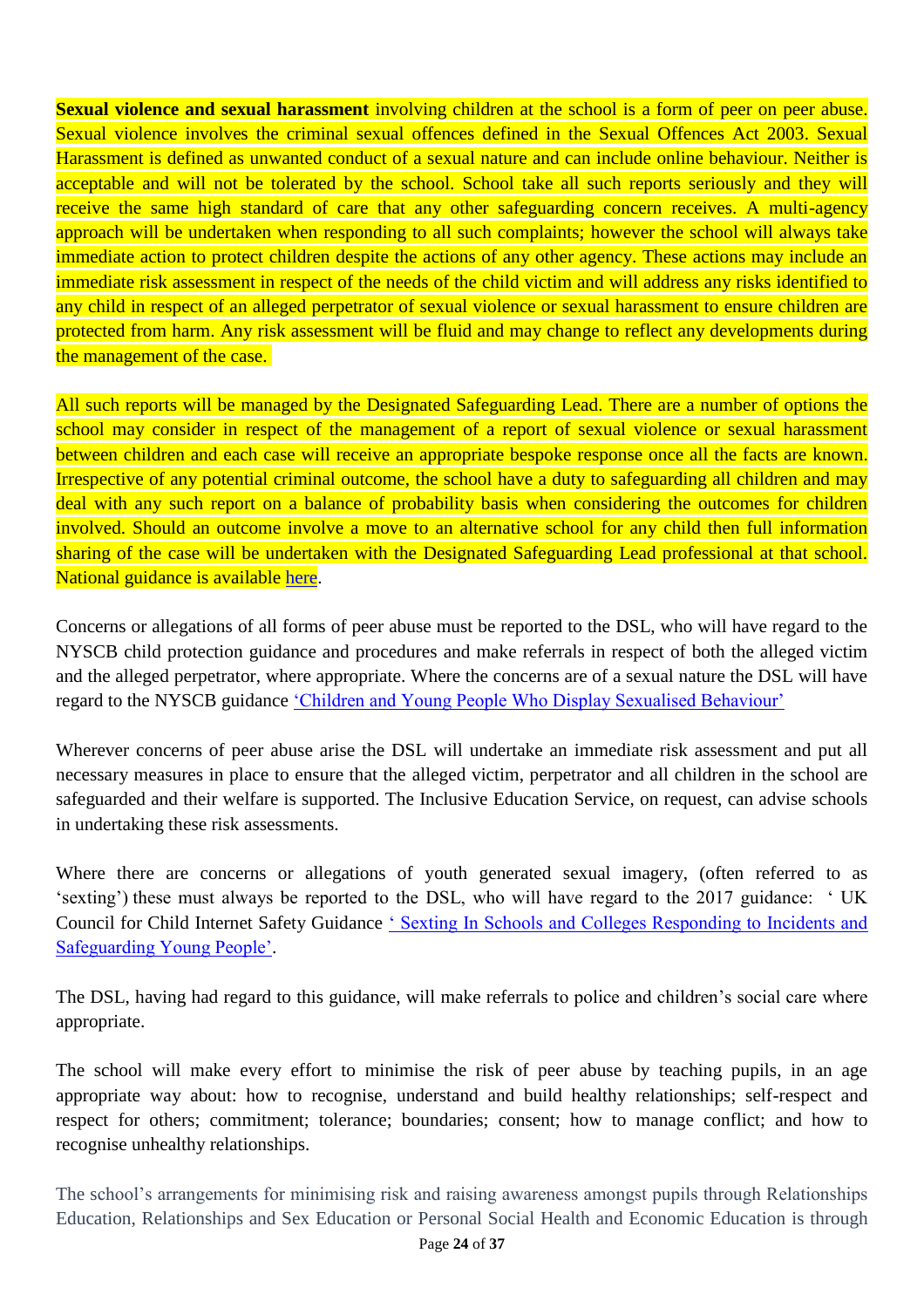use of materials in: Appendix D Curriculum and Appendix E Curriculum Resources and Support Products on the NYSCB website: [NYSCB](http://www.safeguardingchildren.co.uk/professionals/safeguarding-campaigns) Safeguarding Campaigns and [NYSCB Young People and Consent](http://www.safeguardingchildren.co.uk/children-young-people/consent)

The school's arrangements for minimising risk and raising awareness amongst staff is to provide staff with the NYSCB guidance and the [UKCCIS guidance.](https://www.gov.uk/government/uploads/system/uploads/attachment_data/file/647389/Overview_of_Sexting_Guidance.pdf) Undertaking the UKCCIS training contained in Annex F of this guidance

#### **J. Prevent**

In order to fulfil the Prevent duty, it is essential that staff are able to identify children who may be vulnerable to radicalisation, and know what to do when they are identified. Protecting children from the risk of radicalisation is seen as part of schools' wider safeguarding duties, and is similar in nature to protecting children from other harms (e.g. drugs, gangs, neglect, sexual exploitation), whether these come from within their family or are the product of outside influences.

Schools can also build pupils' resilience to radicalisation by promoting fundamental British values and enabling them to challenge extremist views. The Prevent duty is not intended to stop pupils debating controversial issues. On the contrary, school should provide a safe space in which children, young people and staff can understand the risks associated with terrorism and develop the knowledge and skills to be able to challenge extremist arguments. The statutory framework for the Early Years Foundation Stage sets standards for learning, development and care for children from 0-5, thereby assisting their personal, social and emotional development and understanding of the world.

#### **Roles and responsibilities:**

- The strategic Prevent lead in school is Mrs Tweddle (DSL)
- If not the DSL, they liaise with the DSL at all times
- They understand the expectations and key priorities to deliver Prevent and this is embedded within safeguarding procedure
- The senior leadership team and governing body are aware of the Prevent Strategy and its objectives
- There is a clear awareness of roles and responsibilities throughout the school. college, setting regarding Prevent
- The Prevent agenda and its objectives has been embedded within the appropriate safeguarding processes
- The school's premises do not give a platform for extremist speakers and events
- School provides a broad and balanced curriculum that that promotes fundamental British values and Spiritual, Moral, Social and Cultural Education (SMSC), helping protect pupils against extremism and developing strong community cohesion
- Links to curriculum resources can be found in the PSHE Entitlement Framework at http://cyps.northyorks.gov.uk/health-wellbeing-pshe

#### **Training:**

- A training plan is in place so that key staff, including senior leaders, understand the risk of radicalisation and extremism and know how to recognise and refer children who may be vulnerable
- Details of training courses including frequency and availability are cascaded to all relevant staff
- Further training on the Prevent agenda, such as around Far Right Extremism is made available to the Safeguarding, pastoral and PSHE leads where appropriate
- There is appropriate staff guidance and literature available to staff on the Prevent agenda
- Staff are aware of curriculum resources and teaching strategies to teach pupils about extremism and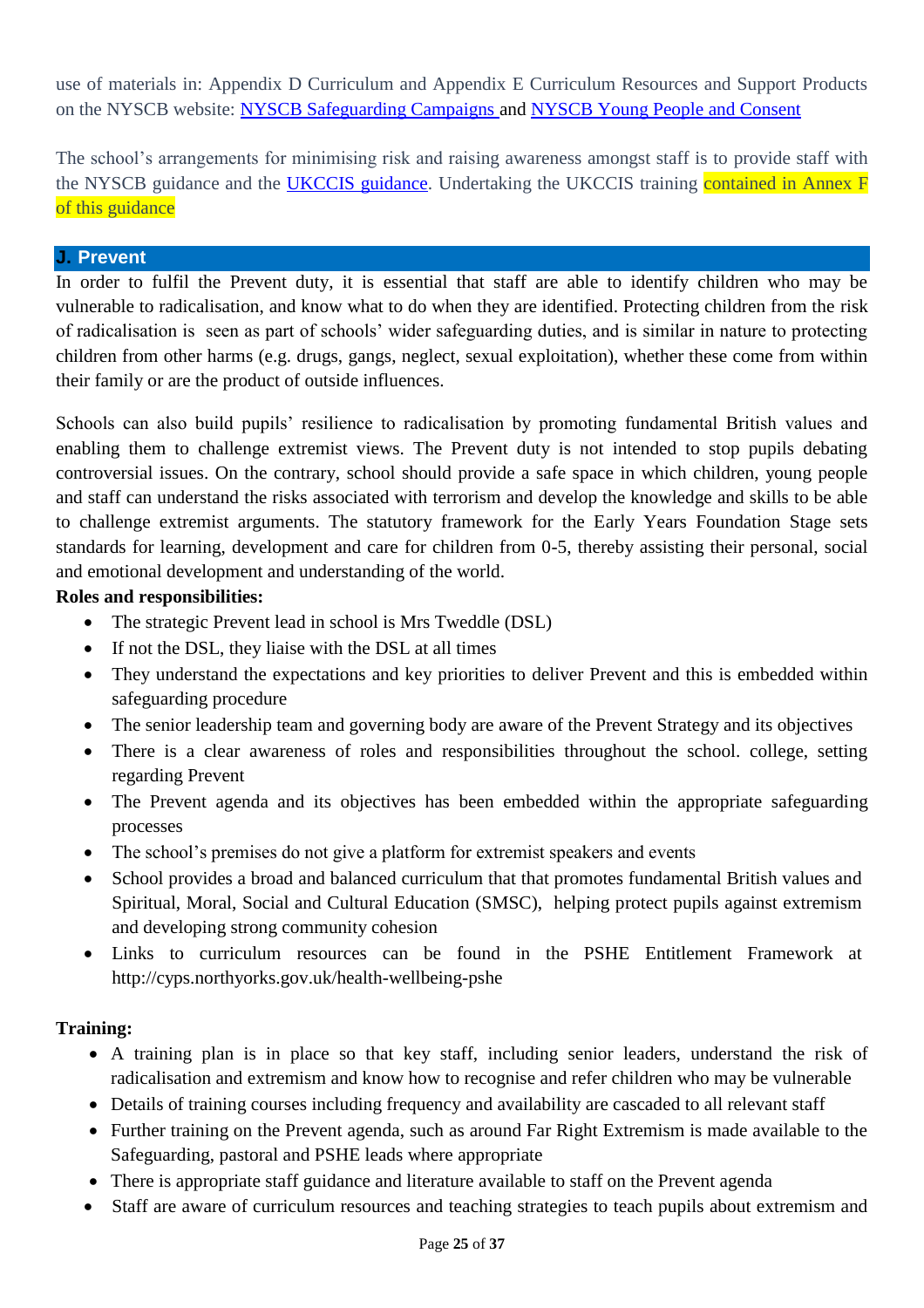the risk of radicalisation

All staff in the organisation have accessed appropriate prevent training for their role

The Home Office e-learning training package on Prevent is available [here.](https://www.elearning.prevent.homeoffice.gov.uk/) All staff should have completed this training.

A programme of 'Prevent' training and consultancy is available to schools through [North Yorkshire](http://nyeducationservices.co.uk/)  [Education Services](http://nyeducationservices.co.uk/) and through [NYSCB.](http://www.safeguardingchildren.co.uk/learning-improvement/training-courses)

For further information and links to key documents see: http://cyps.northyorks.gov.uk/prevent

Updates on Prevent, including teaching resources are provided through the PSHE network and termly newsletter.

#### **Referrals:**

- An appropriate internal Prevent risk assessment and referral process is in place
- All staff including the Prevent lead/ DSL follows the [NYSCB procedures](http://www.safeguardingchildren.co.uk/prevent-practice-guidance?v=preview)
- Partner agency communication channels are in place
- An audit trail for notification reports/referrals exists
- Prevent referrals/notifications are managed or overseen by The Prevent lead
- A process is in place to identify and develop 'lessons learnt'

## **K. Child Criminal Exploitation: County Lines**

School recognise that criminal exploitation of children is a geographically widespread form of harm that is a typical feature of county lines criminal activity: drug networks or gangs groom and exploit children and young people to carry drugs and money from urban areas to suburban and rural areas, market and seaside towns. Key to identifying potential involvement in county lines are missing episodes, when the victim may have been trafficked for the purpose of transporting drugs. School will consider whether a referral to the National Referral Mechanism (NRM) should be undertaken in order to safeguard that child and/or other children. National NRM guidance available [here](http://www.nationalcrimeagency.gov.uk/about-us/what-we-do/specialist-capabilities/uk-human-trafficking-centre/national-referral-mechanism) and County Lines guidance available [here.](https://www.gov.uk/government/publications/criminal-exploitation-of-children-and-vulnerable-adults-county-lines)

#### **L. Pupil Information**

In order to keep children safe and provide appropriate care for them the school requires accurate and up to date information regarding:

names (including any previous names), address and date of birth of child

- names and contact details of persons with whom the child normally lives
- names and contact details of all persons with parental responsibility (if different from above)
- emergency contact details (if different from above), ensuring that if the person(s) with parental responsibility is unable to collect this person, who could collect the child and keep them safe until either the person(s) with parental responsibility is available or a more suitable arrangement is made. The school encourages all parents and carers to provide more than one emergency contact, providing the school with additional options to make contact with a responsible adult when a child missing education is identified as a welfare and/or safeguarding concern
- details of any persons authorised to collect the child from school (if different from above)
- any relevant court orders in place including those which affect any person's access to the child (e.g. Residence Order, Contact Order, Care Order, Special Guardianship Order, Injunctions etc.)
- if the child is or has been subject to a Child Protection Plan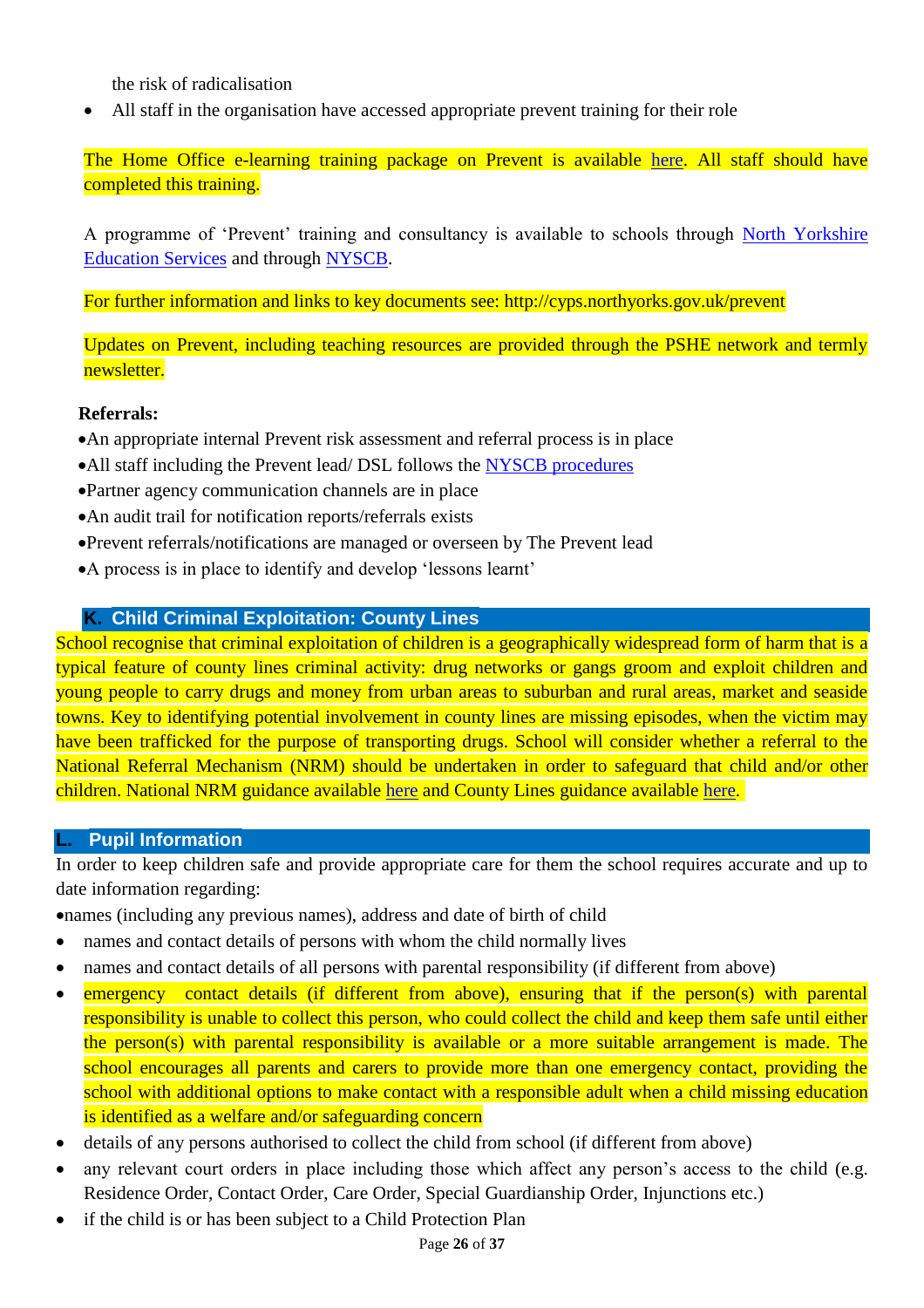- name and contact detail of key persons in other agencies, including GP
- any other factors which may impact on the safety and welfare of the child

The school will collate, store and agree access to this information in accordance with GDPR guidelines as described in the school's Privacy Notice

## **M.Related School Safeguarding Policies**

Safeguarding is not just about protecting children from deliberate harm (child protection). It includes:

- protecting children from maltreatment
- preventing impairment of children's health or development
- ensuring that children are growing up in circumstances consistent with the provision of safe and effective care
- taking action to enable all children to have the best outcomes

#### **Safeguarding action may be needed to protect children and learners from:**

- neglect
- physical abuse
- sexual abuse
- emotional abuse
- racist, disability and homophobic, transphobic and biphobic abuse
- gender-based violence/violence against women and girls
- radicalisation and/or extremist behaviour
- child sexual exploitation and trafficking
- child criminal exploitation and county lines
- the impact of new technologies on sexual behaviour, for example Youth Produced Sexual Imagery, (sexting) and accessing pornography
- teenage relationship abuse
- peer on peer abuse
	- o bullying (including cyberbullying and prejudice-based bullying)
	- o physical abuse such as hitting, kicking, shaking, biting, hair pulling, or otherwise causing physical harm;
	- o sexual violence and sexual harassment
	- o sexting (also known as youth produced sexual imagery)
	- o initiation / hazing type violence and rituals.
- substance/drug misuse
- issues that may be specific to a local area or population, for example gang activity and youth violence
- domestic abuse
- So called 'honour –based' violence
	- o female genital mutilation
	- o forced marriage
- faith abuse
- fabricated or induced illness
- mental health issues
- poor parenting, particularly in relation to babies and young children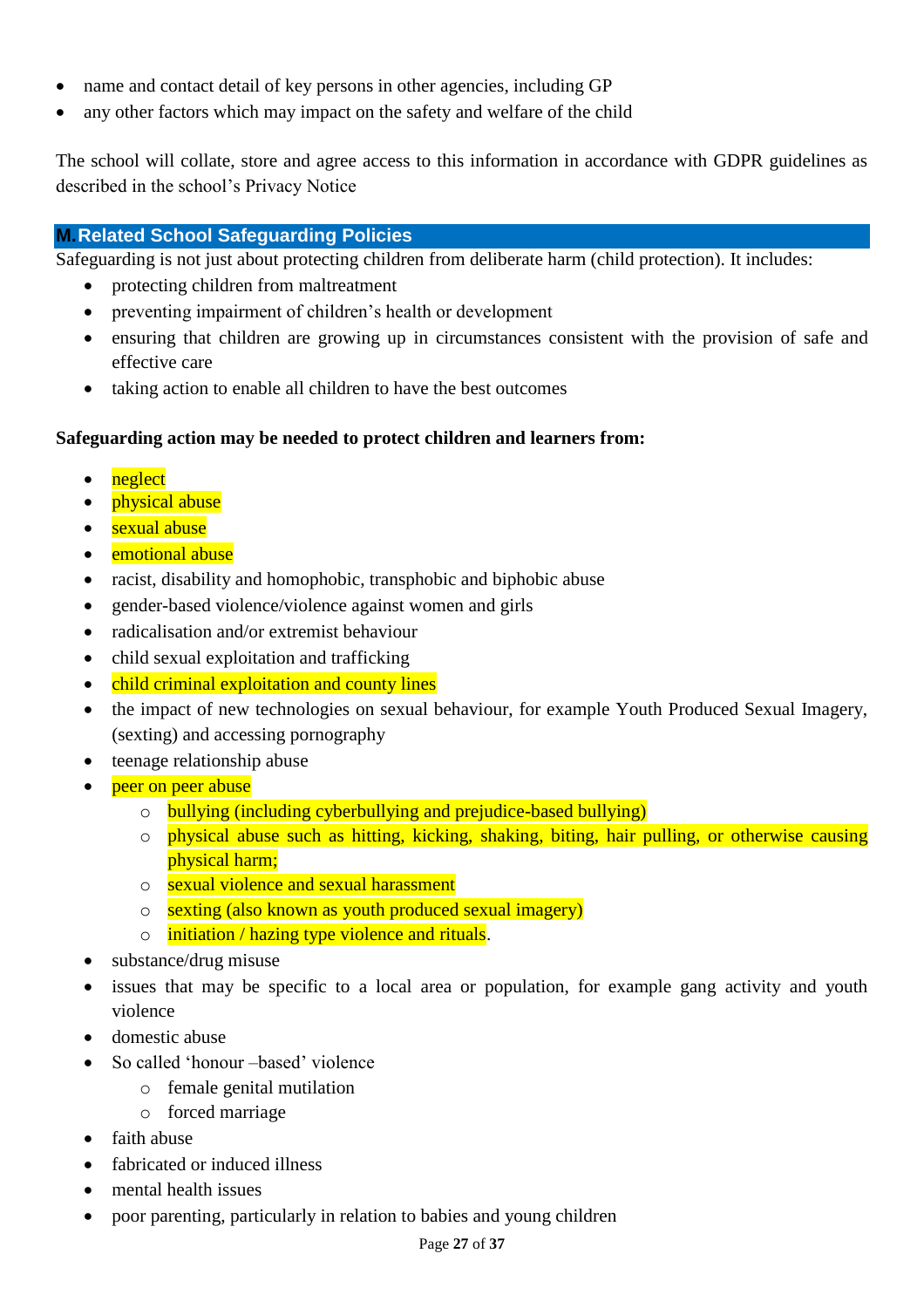# **It relates to aspects of care and education, including**:

- children missing from education
- children with family members in prison
- homelessness
- children's and learners' health and safety and well-being including their mental health
- meeting the needs of children who have special educational needs and/or disabilities
- the use of reasonable force
- meeting the needs of children and learners with medical conditions
- providing first aid
- alternative provision
- intimate care and emotional well-being
- online safety and associated issues
- appropriate arrangements to ensure children's and learners' security, taking into account the local context.
- children not collected from school
- lost children

## **It relates to other policies including:**

- Private fostering
- Complaints
- Admissions
- Safer recruitment
- Key person
- Teaching and learning
- Partnership with parents
- Confidentiality
- Record keeping
- Administering medication
- Intimate care
- Disciplinary procedure
- Whistle blowing
- Acceptable use of ICT
- Educational Visits (guidance is available [here](http://visits.northyorks.gov.uk/) (schools will be required to have a Service Level Agreement with NYCC to access this guidance)

[NYCC Guidance](http://cyps.northyorks.gov.uk/health-wellbeing-pshe) for schools is available for PSHE *(including relationships and sex education)* / Health and Wellbeing

Equalities including lesbian, gay, bisexual and Trans (LGBT) guidance can be accessed [here](http://cyps.northyorks.gov.uk/equalities-and-diversity)

[NYCC Online Safety Guidance](http://cyps.northyorks.gov.uk/online-safety) updated 2018 for schools and settings which includes sample acceptable use polices

[Guidance](http://cyps.northyorks.gov.uk/child-protection-and-safeguarding-schools) for safer working practice for those working with children and young people in education settings

[NYCC: Guidelines](http://cyps.northyorks.gov.uk/hate-incidents) for dealing with and reporting prejudice based incidents, hate incidents and hate crimes in schools and settings (updated July 2017):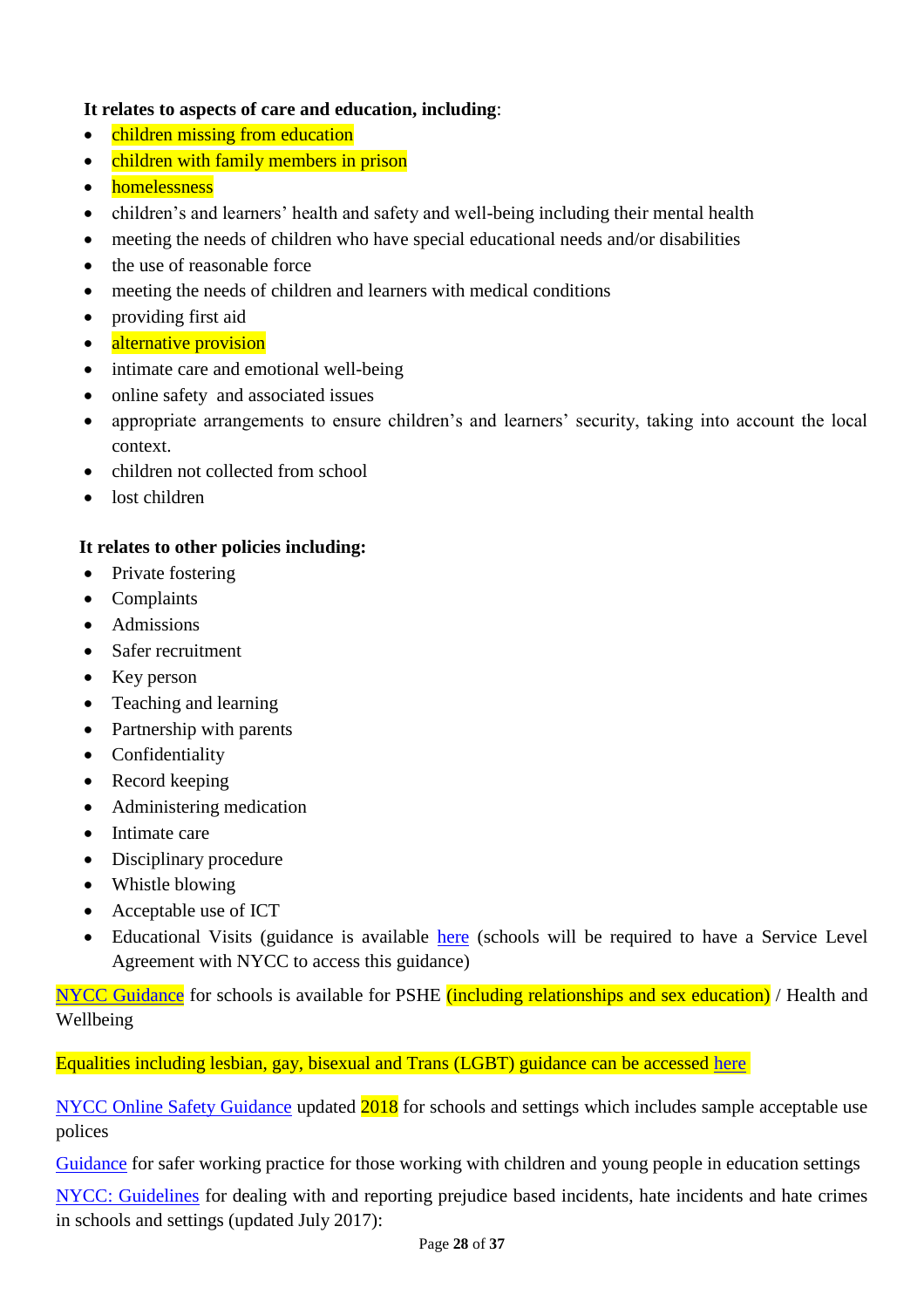## (School to insert links to related school policies and arrangements)

#### **N. Safer Recruitment and Selection**

The school pays full regard to DfE guidance Keeping Children Safe in Education 2018; the Protection of Freedoms Act 2012; the Childcare (Disqualification) and Childcare (Early Years Provision Free of Charge) (Extended Entitlement ) ( Amendment) Regulations 2018 under S75 of the Childcare Act 2006 and [NYCC](http://cyps.northyorks.gov.uk/hr-recruitment)  [Schools' Recruitment procedures and guidance](http://cyps.northyorks.gov.uk/hr-recruitment) (login required).

We ensure that all appropriate measures are applied in relation to everyone who works in or on behalf of the school who is likely to be perceived by the children as a safe and trustworthy adult and follow [NYCC](http://cyps.northyorks.gov.uk/hr-safeguarding)  [guidance](http://cyps.northyorks.gov.uk/hr-safeguarding) on checking volunteers and contractors, and [NYCC Education and Skills guidance](http://visits.northyorks.gov.uk/) on checking host families for educational visits and work experience providers.

Safer recruitment practice includes scrutinising applicants, verifying identity and academic or vocational qualifications, obtaining professional and character references, checking previous employment history and ensuring that a candidate has the health and physical capacity for the job. When undertaking interviews, the school has regard to the principles of Value Based Interviewing, guidance can be accessed via [NSPCC](http://www.nspcc.org.uk/)

Where appropriate, the school undertakes checks of/has regard to:

- the Disclosure and Barring Service (DBS)
- the Teacher prohibition list
- the requirements of the Childcare (Early Years Provision Free of Charge) (Extended Entitlement) ( Amendment) Regulations 2018 under S75 of the Childcare Act 2006
- any Section 128 direction (Academies, Independent and Free Schools)
- the section 128 direction for maintained school governors. A section 128 direction disqualifies a person from holding or continuing to hold office as a governor of a maintained school. When proposing to recruit a Governor, schools should use the Secure Access Portal to check whether the person is barred as a result of being subject to a section 128 direction. It is recommended that this check is recorded and dated on the school Single Central Record (SCR)

All NYCC school staff are made aware that they are required to notify their line manager of any convictions or cautions during employment with the Council or if they receive a Penalty Notice for Damage or a Penalty Notice for Disorder. For those who drive on business at any point during their employment (Authority's vehicle or own vehicle), this includes all motoring offences dealt with through the courts and penalty points on driving licences - whether awarded by a court or through fixed penalty notices.

Early Years' Staff are made aware that they are expected to disclose any convictions, cautions, court orders, reprimands and warnings which may affect their suitability to work with children (whether received before or during their employment at the school/setting) or any circumstances which could lead to consideration of disqualification.

Where staff move from positions that are not providing education into a new position where they are, then they will be treated as a new member of staff and all appropriate checks for the post carried out.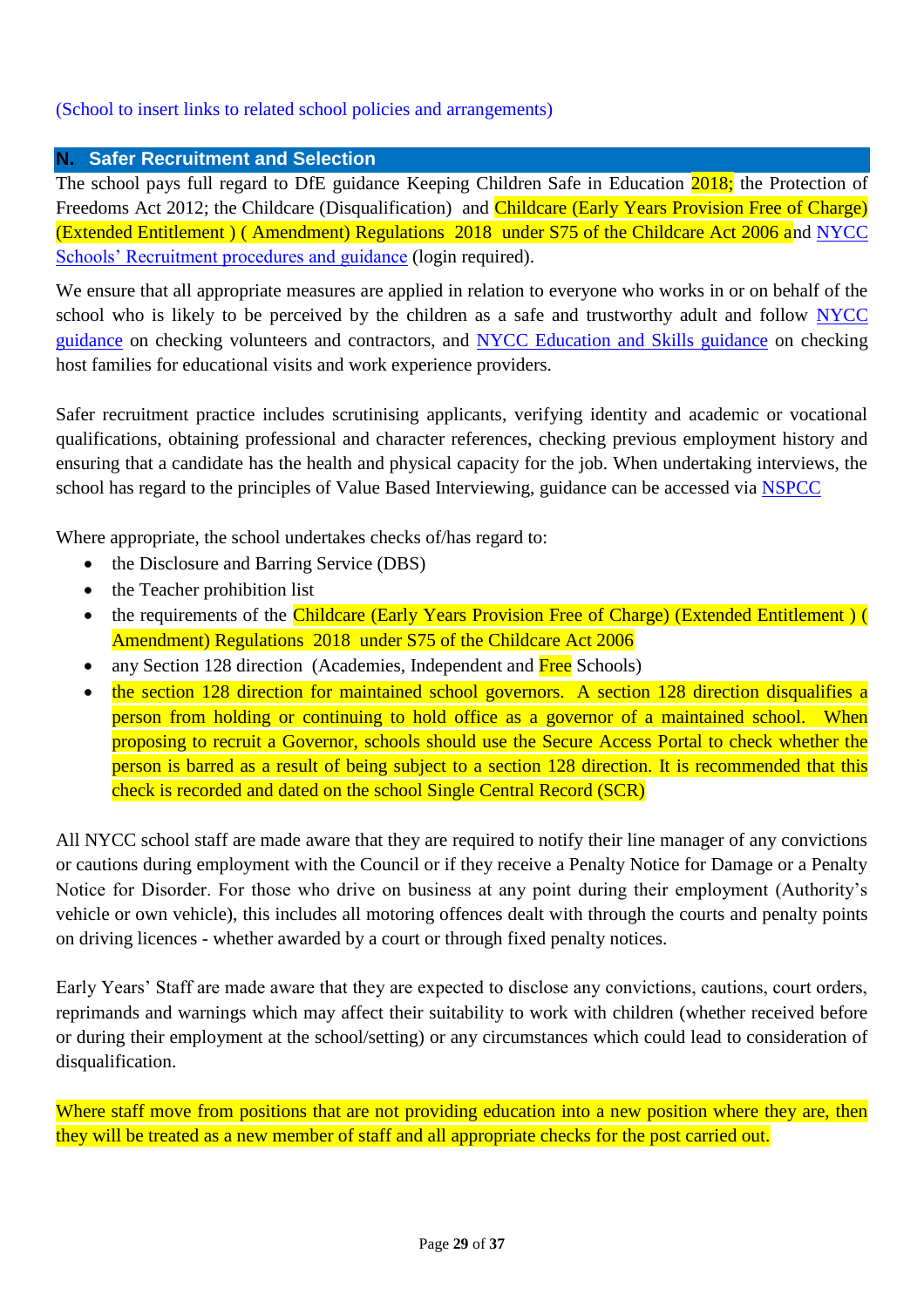Schools must keep a single central record detailing a range of checks carried out on their staff (including supply staff, and teacher trainees on salaried routes) who work at the school and for independent schools, including academies and free schools, all member of the proprietor body.

Statutory requirements are such that:

- an Enhanced DBS check is obtained for all new paid appointments to the school's workforce
- an Enhanced DBS check is obtained for volunteers further to a risk assessment considering the regularity, frequency, duration and nature of contact with children and the level of supervision of the volunteer by another person engaging in regulated activity (see paragraphs 161-166 and Annex F KCSIE 2018)
- schools will satisfy themselves that any contracted staff are DBS checked where appropriate (see paragraphs 173-176 KCSIE 2018)
- schools will ensure that a check of any teacher prohibitions, including interim orders, is made on all teachers (see paragraphs  $122 - 123$  KCSIE 2018)
- Academies, Independent and Free Schools will ensure a check of any Section 128 direction
- all new appointments to the school workforce who have lived outside the UK are subject to additional checks as appropriate
- schools must satisfy themselves that agency and third-party staff have undergone the necessary checks by seeking confirmation from the relevant employer
- identity checks must be carried out on all appointments to the school workforce before the appointment is made
- for volunteers, the Headteacher has undertaken a risk assessment to decide whether to obtain an enhanced DBS certificate for any volunteer not engaging in regulated activity. The Headteacher has considered the nature of the work with children; what is known about the volunteer, including formal or informal information offered by staff, parents and other volunteers; whether the volunteer has other employment or undertakes activities where referees can advise on suitability; and whether the role is eligible for an enhanced DBS check. Details of the risk assessment will be recorded.

# **Childcare Disqualification**

For staff who work in childcare provision or who are directly concerned with the management of such provision, schools need to ensure that appropriate checks are carried out to ensure that individuals are not disqualified under the 2018 Childcare Disqualification Regulations. <http://www.legislation.gov.uk/uksi/2018/794/contents/made>

Since 1 January 2010 it has been mandatory that any appointments of maintained school staff are made by a recruitment panel that includes at least one person who has been trained in safer recruitment. Ofsted will request evidence as part of their inspections that each recruitment panel meets this requirement.

Mrs A Tweddle (Headteacher) and Mrs S Mumford (School Governor) have undertaken training in Safer Recruitment and one of the above will be involved in all staff and volunteer appointments and arrangements (including, where appropriate, contracted services).

Training is available as follows:

- Accredited face to face training for individuals or groups of schools through North Yorkshire [Education Services](http://nyestraining.co.uk/)
- [NSPCC on line and face to face training](https://www.nspcc.org.uk/what-you-can-do/get-expert-training/safer-recruitment-training/)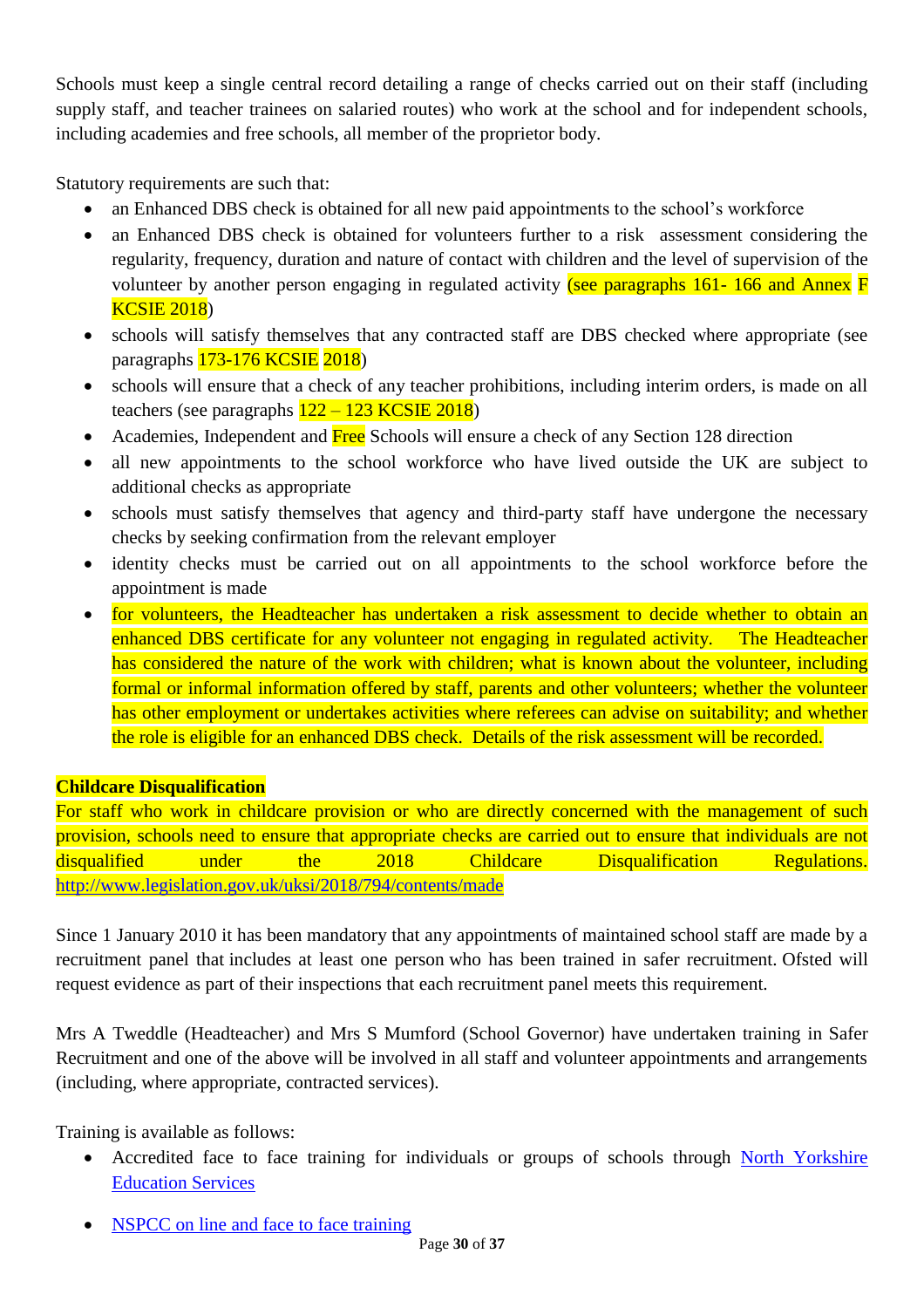## **Visitors**

"Schools do not have the power to request DBS checks and barred list checks, or ask to see DBS certificates, for visitors (for example children's relatives or other visitors attending a sports day). Headteachers and principals should use their professional judgment about the need to escort or supervise visitors."

KCSIE 2018

## **O. Safer Working Practice**

"All staff members should be aware of systems within their school which support safeguarding and these should be explained to them as part of staff induction. This includes: the school's child protection policy; the school's staff behaviour policy (sometimes called a code of conduct); the safeguarding response to children who go missing from education; and the role of the designated safeguarding lead *(including the identity of* the designated safeguarding lead and any deputies). " KCSIE 2018

## **Staff behaviour policy**

Schools are required to have in place a staff behaviour policy, (sometimes called a code of conduct). The school adopts and makes all staff and volunteers aware on induction of the Guidance for Safer Working Practice for those working with Children and Young People in Education Settings can be accessed [here](http://cyps.northyorks.gov.uk/child-protection-and-safeguarding-schools) and here. In addition the information provided by the [NSPCC](http://www.nspcc.org.uk/preventing-abuse/child-abuse-and-neglect/grooming/) to ensure that staff are aware of behaviours which should be avoided and that staff and children are safe.

Safer working practice ensures that pupils are safe and that all staff:

- are responsible for their own actions and behaviour and should avoid any conduct which would lead any reasonable person to question their motivation and intentions
- work in an open and transparent way
- discuss and/or take advice from school management over any incident which may give rise to concern
- record any incidents or decisions made
- apply the same professional standards regardless of gender or sexuality
- are aware that breaches of the law and other professional guidelines could result in criminal or disciplinary action being taken against them

#### **P. Staff Induction and Training**

School governors and proprietors are responsible for ensuring that staff are competent to carry out their responsibilities for safeguarding and promoting the welfare of children and creating an environment where they feel able and are supported in their safeguarding role.

Schools should, through training needs analysis, determine what level of training individual staff will require, depending on their roles and responsibilities.

Staff must be able to:

- understand the policy and procedures
- understand individual staff responsibilities to ensure that concerns for the safety of a child are effectively addressed
- identify signs of possible abuse and neglect at the earliest opportunity
- be aware of and understand their role in the early help process
- respond to concerns in a timely and appropriate way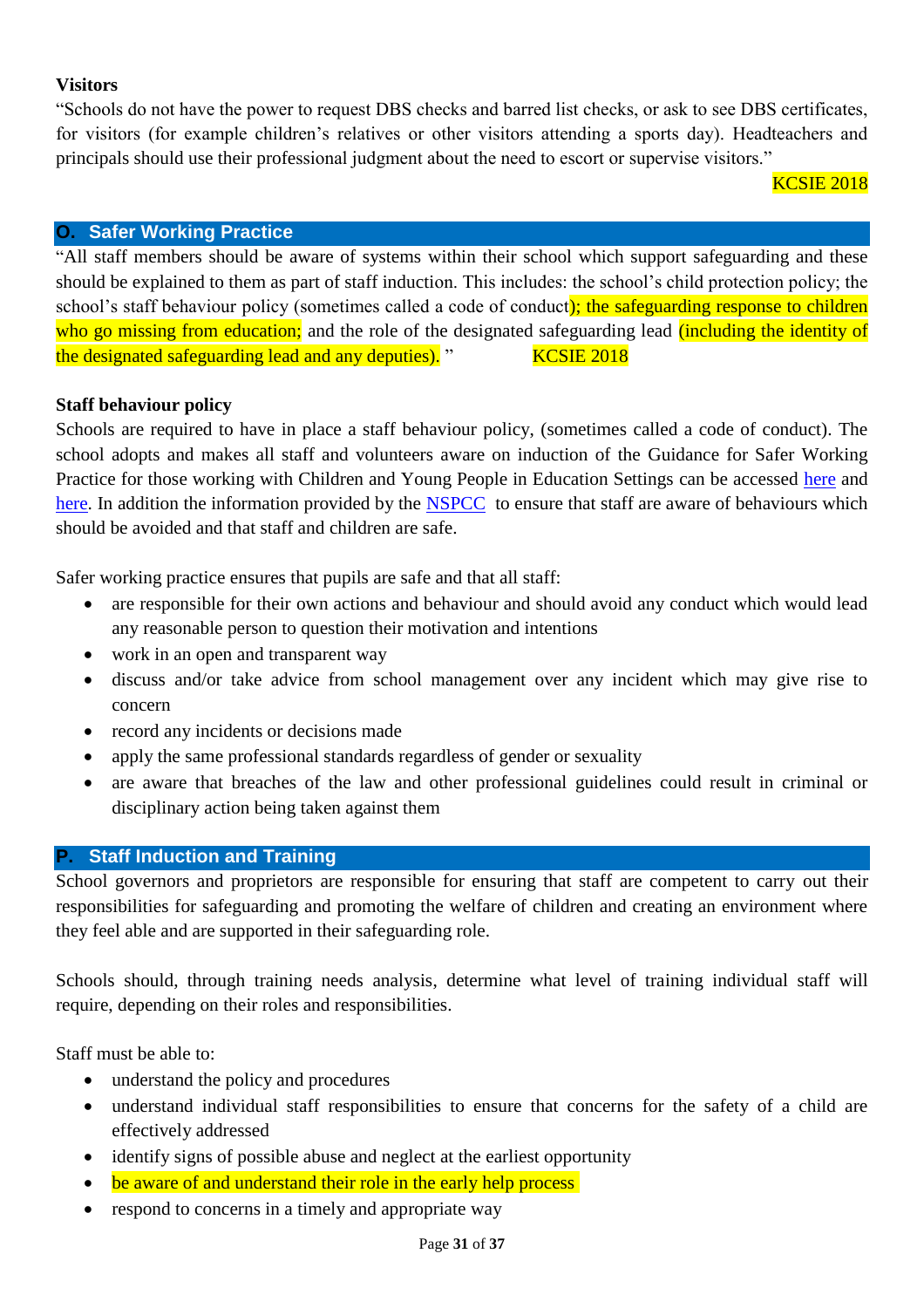- communicate appropriately with children
- understand the role of the DSL
- be aware of external avenues for notifying concerns including the use of escalation and whistleblowing procedures
- comply with record-keeping requirements
- recognise grooming behaviour by adults including inappropriate sexual comments; excessive one-toone attention or inappropriate sharing of images
- recognise normal and concerning sexual behaviours of children
- have up to date knowledge of safeguarding issues
- understand the requirements of the Prevent duty on protecting children from radicalisation
- recognise the unique risks associated with on line safety
- recognise the additional risks that children with SEN and disabilities face online
- understand the safeguarding response to children who go missing from education

#### **Induction**

All staff (including temporary staff, school governors and volunteers) are provided with the school's child protection policy, the behaviour policy, the staff behaviour policy (code of conduct), information on the safeguarding response of children who go missing from education and informed of school's child protection arrangements including the role and identity of the DSL and any deputies.

They should undergo safeguarding and child protection training (including on line safety).

All staff should read and understand at least part one of Keeping Children Safe in Education 2018 and all leaders and staff who work directly with children should read Annex A of Keeping Children Safe in Education 2018.

Safeguarding Children: Online Learning Child Protection Basic Awareness Package is available on the NYSCB site:

#### **Staff training**

In addition to the training at induction, staff training should be regularly updated.

All staff should also receive regular safeguarding and child protection updates (for example via email, ebulletins, staff meetings) as required, and at least annually, to provide them with the relevant skills and knowledge to safeguard children effectively.

#### **DSL Training**

The designated safeguarding lead and any deputies should undergo training to provide them with the knowledge and skills to carry out the role. The training should be updated every two years.

In addition to their formal training, their knowledge and skills should be updated (for example via ebulletins, meeting with other DLSs, or taking time to ready and digest safeguarding developments), at regular intervals and at least annually to keep up with any developments relevant to their role.

#### **Child Protection Training Resources**

Training for DSLs and staff can be accessed via North Yorkshire Education Services, or any other suitable alternative provider/s.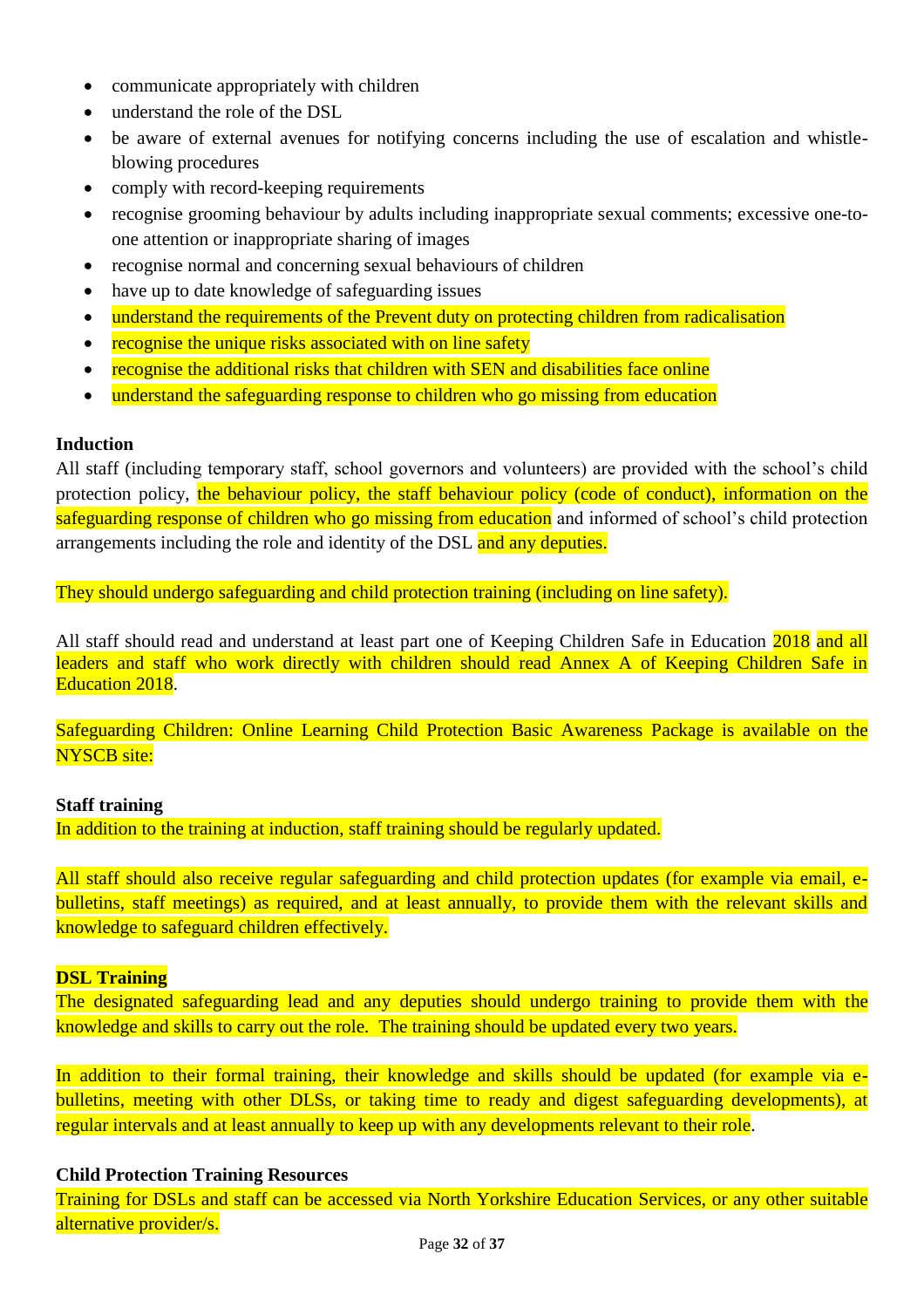The **Comprehensive Child Protection Pathway Course** CCPP is an NYCC course for DSLs who may be invited to child protection conferences. This and other courses are available on [NYES](http://www.nyestraining.co.uk/) or [here](http://www.safeguardingchildren.co.uk/learning-improvement/training-courses) through **NYSCB** 

NSPCC Courses can be accessed [here](https://learning.nspcc.org.uk/training/schools/)

#### **School Governors**

In addition to undertaking safeguarding and child protection training, **governors** should also undertake training to ensure they are familiar with their responsibilities for the management of safeguarding as detailed in part two of KCSIE 2018.

#### **Online Safety**

Training is available from NYCC Education and Skills team [here](http://nyeducationservices.co.uk/)

[Female Genital Mutilation training](http://www.fgmelearning.co.uk/)

[Domestic Abuse Basic Awareness training](https://courses.idas.org.uk/)

[Forced Marriage Guidance](https://www.gov.uk/forced-marriage) 

[Prevent E-Learning](https://www.elearning.prevent.homeoffice.gov.uk/)

#### **Q.Supervision, Support and Advice for Staff**

All staff are given sufficient time, funding, supervision and support to fulfil their child welfare and safeguarding responsibilities effectively.

At Gillamoor CE school, supervision provides support, coaching and training for staff and promotes the interests of children and fosters a culture of mutual support, teamwork and continuous improvement which encourages the confidential discussion of sensitive issues.

Supervision provides opportunities for staff to:

- discuss any issues particularly concerning children's development or wellbeing;
- identify solutions to address issues as they arise; and
- receive coaching to improve their personal effectiveness.

Regular staff appraisals are carried out to review their practice to ensure they improve; identify any training needs and secure opportunities for continued professional development for staff.

Staff will be supported and supervised by Mrs A Tweddle The designated safeguarding lead will be supported by Mrs S Paxton School governor.

Child Protection advice and support is available **from Ryedale Simon Osman 01609 798167**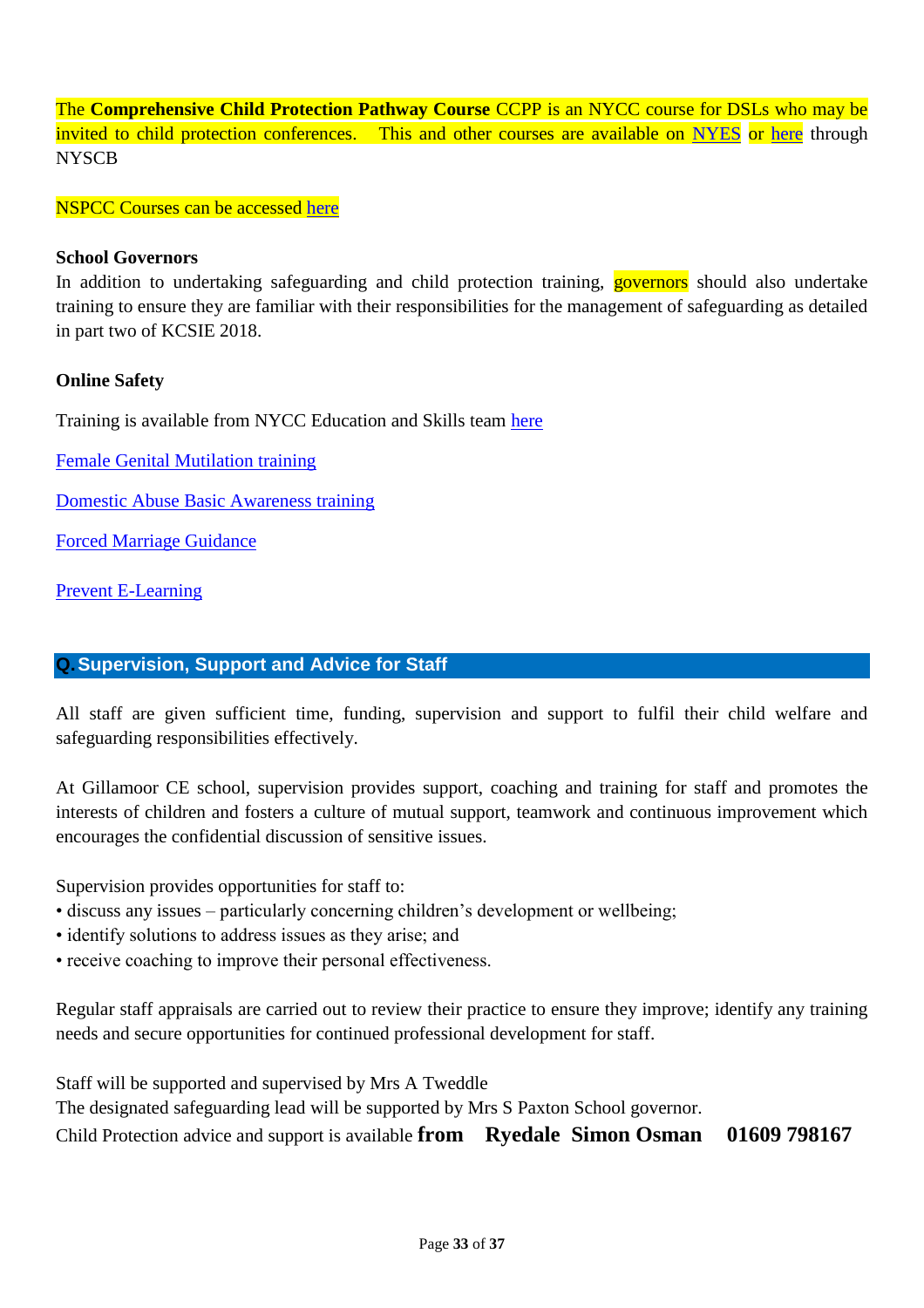#### **R. Alternative Provision**

This school is committed to safeguarding our children even if they are placed in alternative provision for a period of time within the school day/week. We therefore seek written reassurance that any Alternative Provision provider has acceptable safeguarding practices in place including; their response to concerns about a child; safer recruitment processes; attendance and child missing education procedures; and appropriate information sharing procedures. The school will also obtain a written statement from the provider that they have completed all the vetting and barring checks that are necessary on their staff.

#### **Alternative Provision**

Where we place one of our pupils with an alternative provision provider, we continue to be responsible for the safeguarding of our pupil, and will seek written assurances in order to be satisfied that the provider meets the needs of our pupil. This will include written reassurance or checks of the alternative providers Child Protection Policy, safer recruitment processes, attendance and child missing education procedures and appropriate information sharing procedures. We will obtain written confirmation from the alternative provider that appropriate safeguarding checks have been carried out on individuals working at the establishment, i.e. those checks that we would otherwise perform in respect of our own staff.

When organising work placements the school will ensure that the placement provider has policies and procedures in place to safeguard pupils.

#### **Work Experience**

When we organise work experience placements we will ensure that the placement provider has policies and procedures are in place to protect our pupils from harm.

Barred list checks by the DBS might be required on some people who supervise a child under the age of 16 on a work experience placement. We will consider the specific circumstances of the work experience placement. Consideration will be given in particular to the nature of the supervision and the frequency of the activity being supervised, to determine what, if any, checks are necessary. These considerations would include whether the person providing the teaching/training/instruction/supervision to the child on work experience will be:

- unsupervised themselves; and
- providing the teaching/training/instruction frequently (more than three days in a 30 day period, or overnight)

If the person working with our pupil is unsupervised and the same person is in frequent contact with our pupil, the work is likely to be regulated activity. If so, we will ask the employer providing the work experience to ensure that the person providing the instruction or training is not a barred person.

We are aware that we are not able to request an enhanced DBS check with barred list information for staff supervising our pupils who are aged 16 or 17 years old.

If the activity undertaken by our pupil on work experience takes place in a 'specified place', such as a school or college, and gives the opportunity for contact with children, this may itself be considered to be regulated activity. In these cases and where our pupil is 16 years of age or over, the work experience provider should consider whether a DBS enhanced check should be requested for them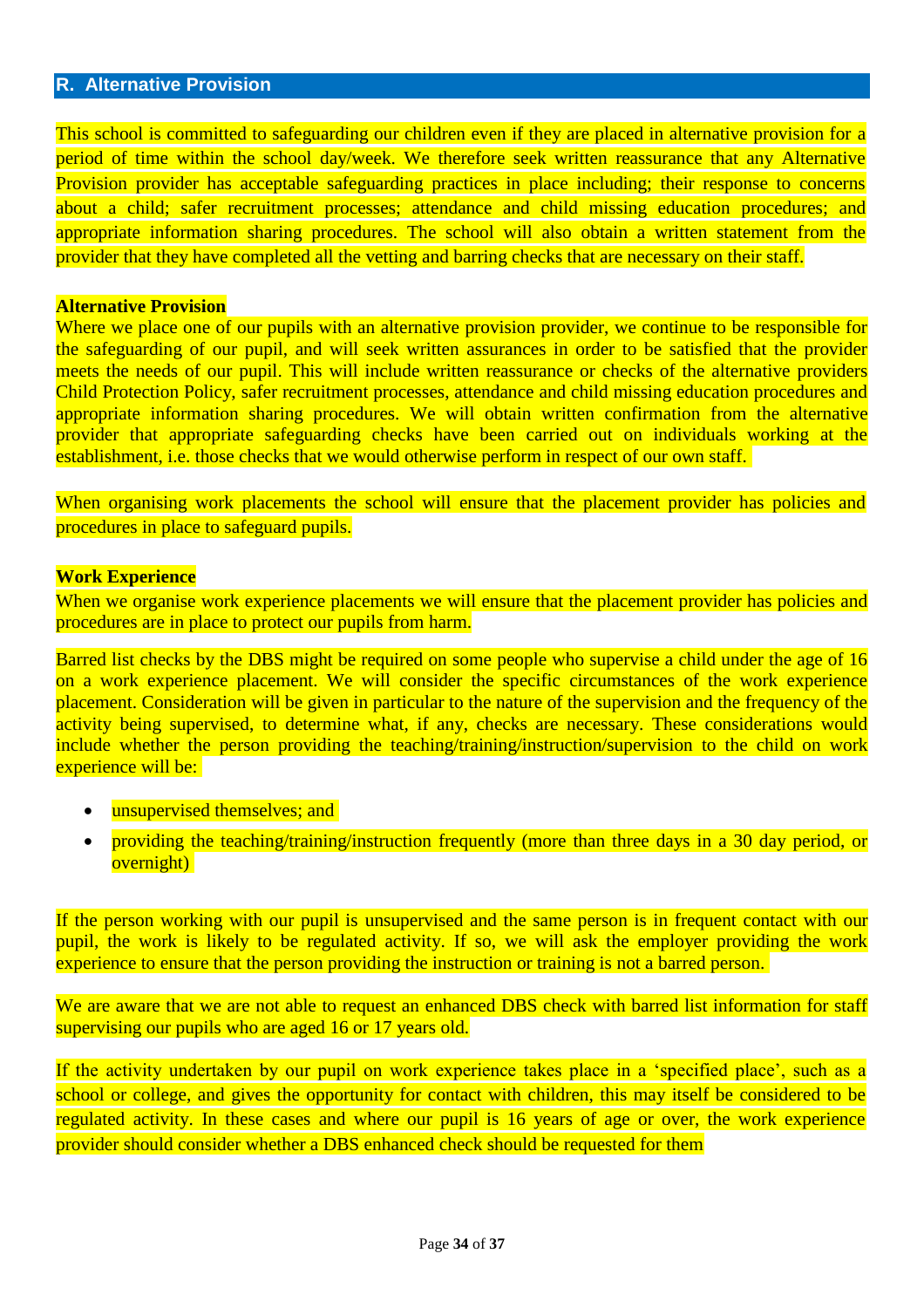#### **S. Vulnerable children**

All staff are particularly sensitive to signs that may indicate possible safeguarding concerns and follow appropriate NYSCB/LA guidance: (School may wish to add to this policy, specific references to their internal procedures and any related policies with reference to below)

- [Children not attending school](http://cyps.northyorks.gov.uk/elective-home-education)
- [Poor or irregular attendance and persistent lateness at school](http://cyps.northyorks.gov.uk/school-attendance)
- Children Missing Education: [National](https://www.gov.uk/government/publications/children-missing-education) and [NYCC](http://cyps.northyorks.gov.uk/children-missing-education) guidance
- Children Missing from Home or Care: [National](https://www.gov.uk/government/publications/children-who-run-away-or-go-missing-from-home-or-care) and [NYSCB](http://www.safeguardingchildren.co.uk/professionals/missing%20/) guidance
- [Children not collected](http://cyps.northyorks.gov.uk/child-protection-and-safeguarding-schools)
- [Children Privately fostered](http://www.safeguardingchildren.co.uk/professionals/private-fostering)
- Carrying Knives / Offensive weapons
- Child Sexual Exploitation/Grooming:
	- o [National](https://www.gov.uk/government/publications/child-sexual-exploitation-definition-and-guide-for-practitioners) and [NYSCB](http://www.safeguardingchildren.co.uk/professionals/practice-guidance) guidance
	- o [Online training](http://www.safeguardingchildren.co.uk/learning-improvement/training-courses)
- [Child Criminal Exploitation: County Lines](https://www.gov.uk/government/publications/criminal-exploitation-of-children-and-vulnerable-adults-county-lines)
- [Children who are Bullied](https://www.gov.uk/government/publications/preventing-and-tackling-bullying)
- [Children who self-harm and suicidal behaviour:](http://www.safeguardingchildren.co.uk/pink-book) o [Online training](http://www.safeguardingchildren.co.uk/learning-improvement/training-courses)
- [Children who Sexually Harm](http://www.safeguardingchildren.co.uk/professionals/YPWSH)
- [Contextual Safeguarding](https://contextualsafeguarding.org.uk/about/what-is-contextual-safeguarding)
- [Domestic Abuse and Impact on Children](http://www.safeguardingchildren.co.uk/professionals/domestic-abuse) o [Training](http://www.safeguardingchildren.co.uk/learning-improvement/training-courses)
- Female Genital Mutilation:
	- o National guidance available [here](https://www.gov.uk/government/publications/multi-agency-statutory-guidance-on-female-genital-mutilation) and [here](https://www.gov.uk/government/publications/multi-agency-statutory-guidance-on-female-genital-mutilation)
	- o [NYSCB guidance](http://www.safeguardingchildren.co.uk/professionals/fgm)
	- o [Online training](http://www.safeguardingchildren.co.uk/learning-improvement/training-courses)
- [Forced Marriage:](https://www.gov.uk/forced-marriage)
	- o [Online training](http://www.safeguardingchildren.co.uk/learning-improvement/training-courses)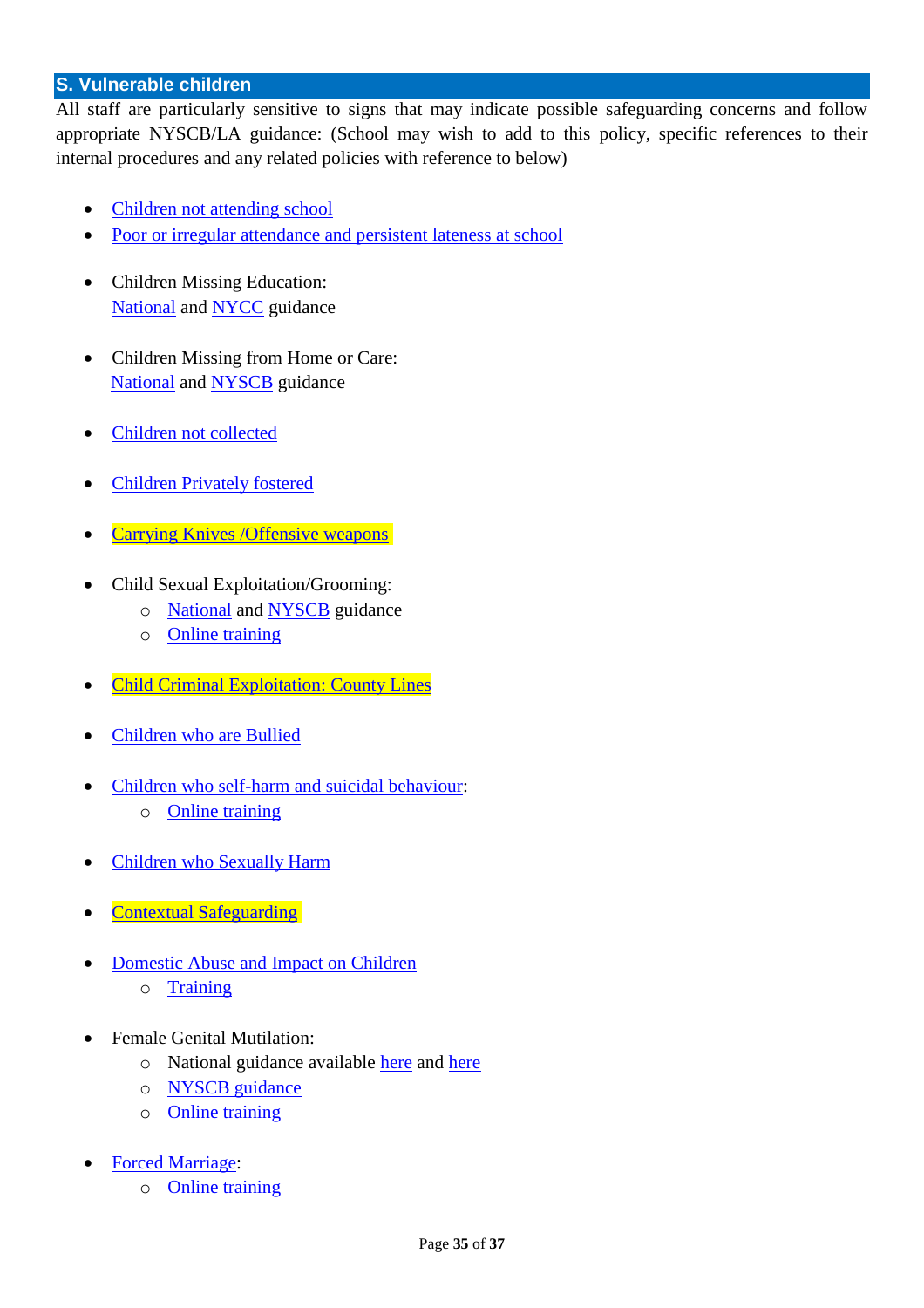- [Modern Slavery and Human Trafficking:](http://www.safeguardingchildren.co.uk/admin/uploads/resources/nyp-modern-slavery-toolkit.pdf)
	- o [Online training](http://www.safeguardingchildren.co.uk/learning-improvement/training-courses)
- Parental Mental Health:
	- o [Online training](http://www.safeguardingchildren.co.uk/learning-improvement/training-courses)
- [Private Fostering](http://www.safeguardingchildren.co.uk/professionals/private-fostering)
- Radicalisation to extremist behaviour:
	- o [Prevent Guidance](https://www.gov.uk/government/publications/protecting-children-from-radicalisation-the-prevent-duty)
	- o [Channel Guidance](https://www.gov.uk/government/uploads/system/uploads/attachment_data/file/425189/Channel_Duty_Guidance_April_2015.pdf)
	- o [DfE Safeguarding advice for schools](https://www.gov.uk/government/news/new-safeguarding-advice-for-schools-and-childcare-providers)
	- o [DfE and Home Office Social media guide](https://www.gov.uk/government/publications/the-use-of-social-media-for-online-radicalisation)
	- o [Online training](https://www.elearning.prevent.homeoffice.gov.uk/)
	- o [Understanding Pathways to Extremism and the Prevent Programme](https://nyscb.safeguardingchildrenea.co.uk/)
- [Sexual violence and sexual harassment between children in schools and colleges](https://www.gov.uk/government/publications/sexual-violence-and-sexual-harassment-between-children-in-schools-and-colleges)
- Youth Produced Sexual Imagery

#### **T. The Use of 'Reasonable Force' in Schools and Colleges**

There are circumstances when it is appropriate for staff in schools and colleges to use reasonable force to safeguard children and young people. The term 'reasonable force' covers the broad range of actions used by staff that involve a degree of physical contact to control or restrain children. This can range from guiding a child to safety by the arm, to more extreme circumstances such as breaking up a fight or where a young person needs to be restrained to prevent violence or injury. 'Reasonable' in these circumstances means 'using no more force than is needed'. The use of force may involve either passive physical contact, such as standing between pupils or blocking pupil's path, or active physical contact such as leading a pupil by the arm out of the classroom.

When using reasonable force in response to risks presented by incidents involving children with SEN or disabilities or with medical conditions, schools should in considering the risks carefully recognise the additional vulnerability of these groups.

#### **U. Boarding Schools, residential special schools, residential colleges and children's homes**

Boarding schools, residential special schools, residential colleges and children's homes have additional factors to consider with regard to safeguarding as set out in National Minimum Standards and Regulations. Schools and colleges that provide such residential accommodation and/or are registered as children's homes should be alert to inappropriate pupil or student relationships and the potential for peer on peer abuse, particularly in schools and colleges with a significant gender imbalance. They should be particularly alert to signs of abuse and work closely with the host Local Authority and where relevant, placing Local Authorities.

#### **V. Host Families, homestay during exchange visits**

**School/college arranged homestay – suitability of adults in UK host families**  When arranging a homestay, we will consider the suitability of the adults in the respective families who will be responsible for the visiting child during the stay.